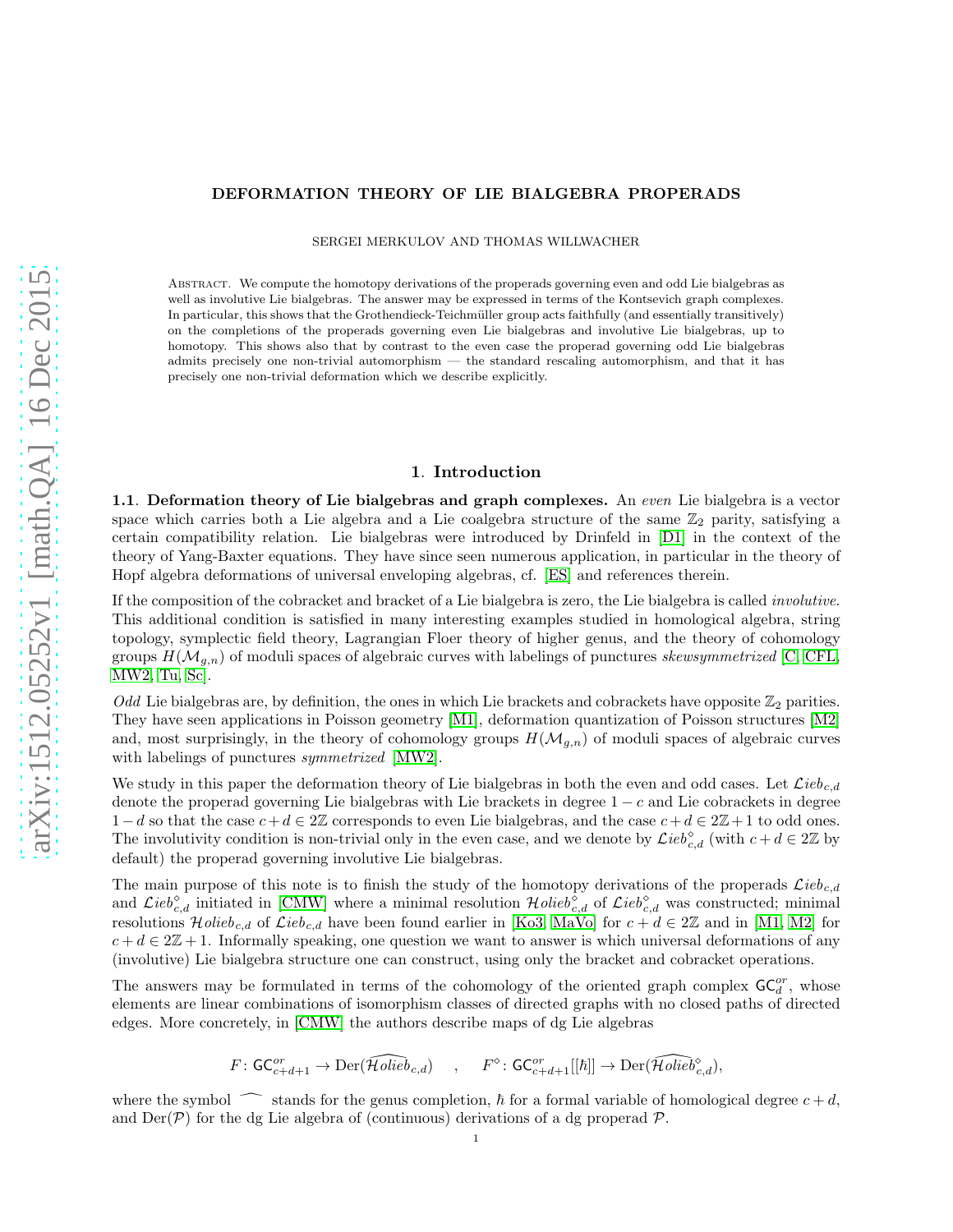Precise definitions of all the properads and the graph complexes and in particular the dg Lie algebra structures on  $\mathsf{GC}_{c+d+1}^{or}$  will be recalled in §2 below. Explicit formulae for the morphisms F and  $F^{\diamond}$  as well for the dg Lie algebra structures in  $\text{Der}(\widehat{Holieb}_{c,d})$  and  $\text{Der}(\widehat{Holieb}^{\diamond}_{c,d})$  are given in §3.

1.2. Main Theorems. The main results of the present note are the following two Theorems which are proven in §4.

<span id="page-1-1"></span>**1.2.1. Theorem.** For any  $c, d \in \mathbb{Z}$  the map

$$
F\colon \mathsf{GC}_{c+d+1}^{or}\to \mathrm{Der}(\widehat{\mathcal{H}\mathit{olieb}}_{c,d})
$$

 $m\times$ 

is a quasi-isomorphism, up to one class in  $\widehat{\text{Der}(\mathcal{H}\text{olieb}_{c,d})}$  represented by the series  $\sum$ m,n  $(m+n-2)$  $\overline{\phantom{a}}\hspace{0.1cm}$ ... • ❄❄❄❄ ✷ ✷ ✷☞ ☞ ☞ ⑧⑧⑧⑧ ☞ ☞ ☞ ✷ ✷ ✷ ❄ ❄ ❄ ❄ ⑧ ⑧ ⑧ ⑧  $\sum_{n \times}$ .

<span id="page-1-2"></span>**1.2.2. Theorem.** For any  $c, d \in \mathbb{Z}$  with  $c + d \in 2\mathbb{Z}$  the map

$$
F^{\diamond} \colon \mathsf{GC}_{c+d+1}^{or}[[\hbar]] \to \mathrm{Der}(\widehat{\mathcal{H}\mathit{olieb}}_{c,d}^{\diamond})
$$

is a quasi-isomorphisms, up to classes  $T\mathbb{K}[[\hbar]] \in \mathrm{Der}(\widehat{\mathcal{H}\mathit{olieb}}_{c,d}^{\diamond}),$  generated over  $\mathbb{K}[[\hbar]]$  by the series

$$
T = \sum_{m,n,p} (m+n+2p-2)\hbar^p \underbrace{\underbrace{\qquad \qquad }_{m \times}}_{n \times}.
$$

1.3. Some applications. The most important cases for applications correspond to (i) the case  $c = d = 1$ where one deals with the classical (i.e. the ones in which with all the generators have homological degree zero) Lie bialgebra properads  $\mathcal{L}ieb := \mathcal{L}ieb_{1,1}$  and  $\mathcal{L}ieb^{\diamond} := \mathcal{L}ieb_{1,1}^{\diamond}$ , and the case (ii)  $c = 0, d = 1$  where one gets a properad  $\mathcal{L}ieb_{odd} := \mathcal{L}ieb_{0,1}$  of odd Lie bialgebras which has the property [\[M1,](#page-17-4) [M2\]](#page-17-5) that the representations of its minimal resolution  $\mathcal{H}olieb_{odd}$  in a graded vector space V are in 1-1 correspondence with formal graded Poisson structures  $\pi \in \mathcal{T}_{poly}^{\geq 1}(V)$  on V which vanish at  $0 \in V$ .

As has been shown in [\[W1,](#page-18-3) [W2\]](#page-18-4) the cohomology of the oriented graph complexes  $H(\mathsf{GC}_{d+1}^{or})$  may be identified with the cohomology of the "plain" graph complexes<sup>[1](#page-1-0)</sup>  $GC_d^2$  introduced (for  $d = 2$ ) by Kontsevich in [\[Ko2\]](#page-17-9). The latter complexes have been studied in [\[W1\]](#page-18-3) where it was proven, in particular, that there is an isomorphism of Lie algebras,

$$
H^0(\mathsf{GC}_2^2)=\mathfrak{grt}_1,
$$

where  $\text{grt}_1$  is the Lie algebra of the Grothendieck-Teichmüller group  $GRT_1$  introduced by Drinfeld in [\[D2\]](#page-17-10). Then, according to [\[W1,](#page-18-3) [W2\]](#page-18-4) and, respectively, [\[CMW\]](#page-17-6) , one concludes that

$$
H^0(\mathsf{GC}_3^{or}) = \mathfrak{grt}_1 \quad \text{and} \quad H^0(\mathsf{GC}_3^{or}[[\hbar]]) = \mathfrak{grt}_1
$$

and hence obtains (as corollaries to the Main Theorems [1.2.1](#page-1-1) and [1.2.2](#page-1-2) above) the faithful actions of the group  $GRT_1$  on the completed properads  $\widehat{Holeb}$  and  $\widehat{Holeb}^\diamond$  and and hence on their representations (the precise meaning of representation of a completed properad is given in §[3.3](#page-9-0) below).

It is a folklore conjecture that the cohomology group  $H^1(\mathsf{GC}_2^2) = H^1(\mathsf{GC}_3^{or})$  vanishes; if proven, the Main Theorems would imply that the properads  $Holieb$  and  $Holieb^{\circ}$  and of their completions are rigid, i.e. admit no nontrivial deformations.

By contrast, one has  $H^0(\mathsf{GC}_2^{or}) = 0$ ,  $H^1(\mathsf{GC}_2^{or}) = \mathbb{K}$  and  $H^2(\mathsf{GC}_2^{or}) = \mathbb{K}$ . Then the Main Theorem [1.2.1](#page-1-1) says that the properad  $Holieb_{odd}$  and its genus completion admits precisely one homotopy non-trivial automorphism – the standard rescaling automorphism, and that its completed version  $\widehat{Holeb}_{odd}$  has precisely one non-trivial deformation which we describe explicitly in §[4.3](#page-15-0). This unique deformed version of  $\tilde{\mathcal{H}}\text{olieb}_{odd}$ 

<span id="page-1-0"></span><sup>&</sup>lt;sup>1</sup>The superscript 2 in the symbol  $GC_d^2$  means that we consider graphs with at least bivalent vertices, while the symbol  $GC_d$ is reserved traditionally for a complex of graphs with at least trivalent vertices.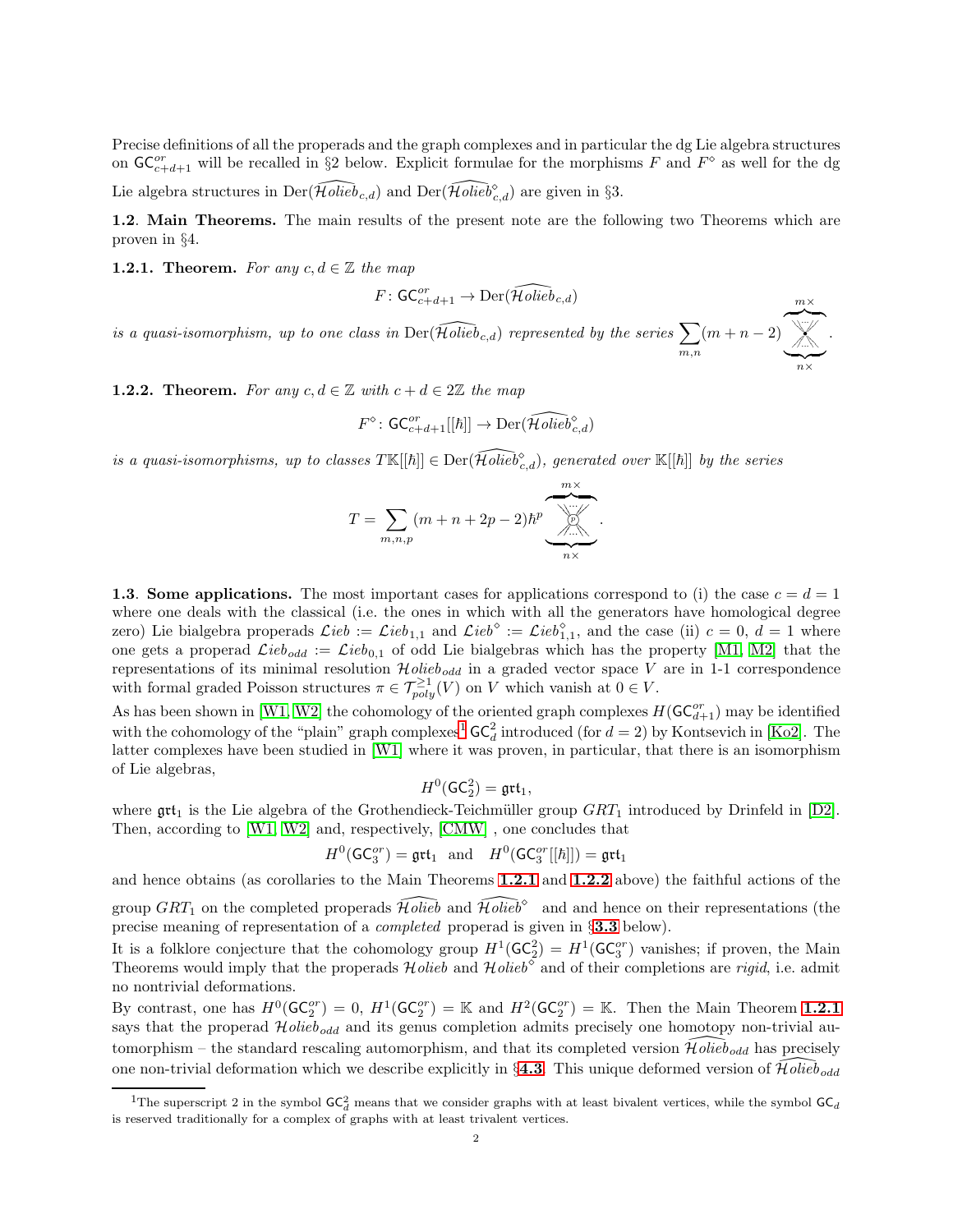leads to the notion of quantizable Poisson structures [\[MW3,](#page-18-5) [KMW\]](#page-17-11), the ones whose deformation quantization is a trivial procedure not requiring a choice of an associator as in the case of deformation quantization of ordinary Poisson structures.

**1.4. Some notation.** The set  $\{1, 2, \ldots, n\}$  is abbreviated to [n]; its group of automorphisms is denoted by  $\mathbb{S}_n$ ; the trivial one-dimensional representation of  $\mathbb{S}_n$  is denoted by  $\mathbf{1}_n$ , while its one dimensional sign representation is denoted by  $sgn_n$ . The cardinality of a finite set A is denoted by  $\#A$ .

We work throughout in the category of Z-graded vector spaces over a field  $\mathbb K$  of characteristic zero. If  $V = \bigoplus_{i \in \mathbb{Z}} V^i$  is a graded vector space, then  $V[k]$  stands for the graded vector space with  $V[k]^i := V^{i+k}$  and and s<sup>k</sup> for the associated isomorphism  $V \to V[k]$ ; for  $v \in V^i$  we set  $|v| := i$ . For a pair of graded vector spaces  $V_1$  and  $V_2$ , the symbol  $\text{Hom}_i(V_1, V_2)$  stands for the space of homogeneous linear maps of degree i, and  $\text{Hom}(V_1, V_2) := \bigoplus_{i \in \mathbb{Z}} \text{Hom}_i(V_1, V_2)$ ; for example,  $s^k \in \text{Hom}_{-k}(V, V[k])$ .

For a properad  $P$  we denote by  $P\{k\}$  the properad which is uniquely defined by the following property: for any graded vector space V a representation of  $\mathcal{P}{k}$  in V is identical to a representation of P in V[k]. The degree shifted operad of Lie algebras  $\mathcal{L}ie\{d\}$  is denoted by  $\mathcal{L}ie_{d+1}$ , while its minimal resolution by  $\mathcal{H}olie_{d+1}$ ; representations of  $\mathcal{L}ie_{d+1}$  are vector spaces equipped with Lie brackets of degree  $-d$ .

For a right (resp., left) module V over a group G we denote by  $V_G$  (resp.  $_GV$ ) the K-vector space of coinvariants:  $V/{g(v) - v \mid v \in V, g \in G}$  and by  $V^G$  (resp.  $^GV$ ) the subspace of invariants:  $\{\forall g \in G :$  $g(v) = v, v \in V$ . If G is finite, then these spaces are canonically isomorphic as  $char(\mathbb{K}) = 0$ .

For a vector space V and a formal parameter  $\hbar$  we denote by  $V[[\hbar]]$  the topological vector space of formal power series in  $\hbar$  with coefficients in V, and by  $\hbar^k V[[\hbar]]$  a vector space of  $V[[\hbar]]$  spanned by series of the form  $\hbar^k f$  for some  $f \in V[[\hbar]]$ .

1.5. Remark. A part of this paper contains an extended version of an appendix in the preprint [\[CMW\]](#page-17-6) which was removed from the final version of loc. cit. following the recommendation of a referee.

Acknowledgements. S.M. acknowledges support by the Swedish Vetenskaprådet, grant 2012-5478. T.W. acknowledges partial support by the Swiss National Science Foundation, grant 200021 150012, and by the NCCR SwissMAP of the Swiss National Science Foundation.

# 2. Properads of Lie bialgebras and graph complexes

**2.1.** Lie *n*-bialgebras. A Lie *n*-bialgebra is a graded vector space V equipped with linear maps,

$$
\Delta: V \to V \wedge V \quad \text{and} \quad [ , ] : \wedge^2(V[n]) \to V[n],
$$

such that the first operation  $\Delta$  makes V into a Lie coalgebra, the second operation  $\langle , \rangle$  makes V[n] into a Lie algebra, and the compatibility condition

$$
\Delta [a,b] = \sum a_1 \otimes [a_2,b] + [a,b_1] \otimes b_2 - (-1)^{(|a|+n)(|b|+n)}([b,a_1] \otimes a_2 + b_1 \otimes [b_2,a]),
$$

holds for any  $a, b \in V$  with  $\Delta a =: \sum a_1 \otimes a_2, \Delta b =: \sum b_1 \otimes b_2$ . The case  $n = 0$  gives us the ordinary definition of Lie bialgebra [\[D1\]](#page-17-0). The case  $n = 1$  is if interest because minimal resolutions of Lie 1-bialgebras control local Poisson geometry  $[M1, M2]$  $[M1, M2]$ . For n even it makes sense to introduce an *involutive Lie n-bialgebra* as a Lie *n*-bialgebra  $(V, [ , ], \triangle)$  such that the composition map

$$
\begin{array}{ccc}\nV & \stackrel{\Delta}{\longrightarrow} & \Lambda^2 V & \stackrel{[\ ,\ ]}{\longrightarrow} & V[-n] \\
a & \longrightarrow & \sum a_1 \otimes a_2 & \longrightarrow & [a_1, a_2]\n\end{array}
$$

vanishes (for odd n this condition is trivial for symmetry reasons).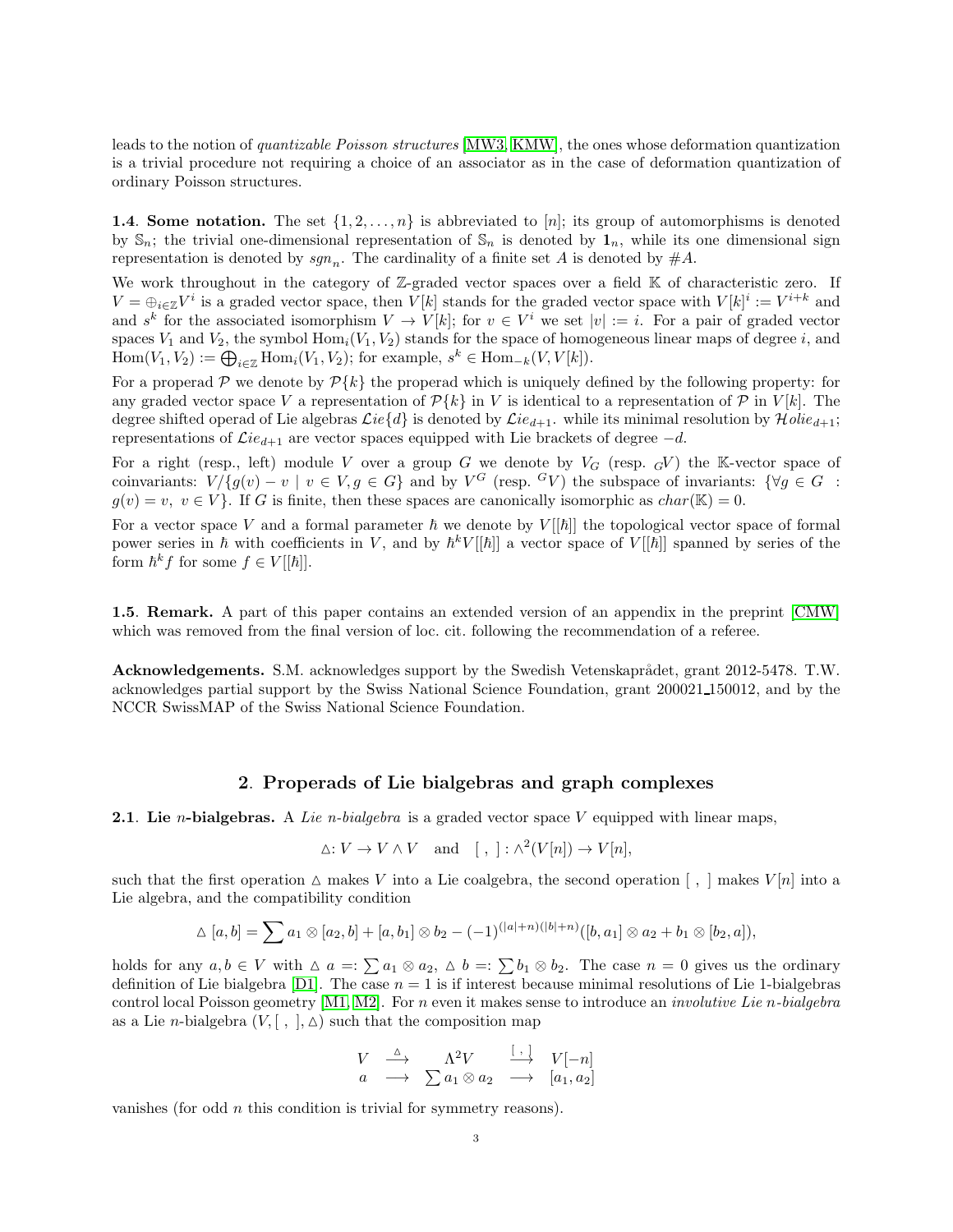2.2. Properads of (involutive) Lie bialgebras. Let  $\mathcal{L}ieb_n$  (resp.  $\mathcal{L}ieb_n^{\diamond}$ ) denote the properad of (resp. involutive) Lie  $n$ -bialgebras. Let us consider their degree shifted versions,

$$
\mathcal{L}ieb_{c,d} = \mathcal{L}ieb_{c+d-2}\{1-c\}, \quad \mathcal{L}ieb_{c,d}^{\diamond} = \mathcal{L}ieb_{c+d-2}\{1-c\}
$$

in which the cobracket generator has degree  $1 - c$ , and the bracket generator degree  $1 - d$ . It is worth emphasizing that the symbol  $\mathcal{L}ieb_{c,d}^{\diamond}$  tacitly assumes that  $c + d \in 2\mathbb{Z}$ , i.e. that the numbers c and d have the same parity. Let us describe these properads and their minimal resolutions explicitly.

By definition,  $\mathcal{L}ieb_{c,d}$  is a quadratic properad given as the quotient,

$$
\mathcal{L}ieb_{c,d} := \mathcal{F}ree \langle E \rangle / \langle \mathcal{R} \rangle,
$$

of the free properad generated by an S-bimodule  $E = \{E(m, n)\}_{m,n\geq 1}$  with all  $E(m, n) = 0$  except

$$
E(2,1) := \mathbf{1}_1 \otimes sgn_2^c[c-1] = \text{span}\left\langle \begin{array}{c} 1 \searrow^2 = (-1)^c \searrow^1 \\ 1 \searrow^2 = (-1)^c \searrow^1 \end{array} \right\rangle
$$
  

$$
E(1,2) := sgn_2^d \otimes \mathbf{1}_1[d-1] = \text{span}\left\langle \begin{array}{c} 1 \searrow 1 \\ 1 \searrow 1 \end{array} \right\rangle = (-1)^d \left\langle \begin{array}{c} 1 \searrow 1 \\ 1 \searrow 1 \end{array} \right\rangle
$$

by the ideal generated by the following elements

(1) 
$$
\mathcal{R}:\left\{\begin{array}{ccc} \sqrt[1]{2} & 1 & \sqrt[3]{2} & 1 \\ \sqrt[3]{2} & 1 & \sqrt[3]{2} & 1 \\ \sqrt[3]{2} & -\sqrt[3]{2} & 1 \end{array}\right. \left\{\begin{array}{ccc} \sqrt[3]{2} & 1 & \sqrt[3]{2} & 1 \\ \sqrt[3]{2} & -\sqrt[3]{2} & 1 \end{array}\right. \left\{\begin{array}{ccc} \sqrt[3]{2} & 1 & \sqrt[3]{2} & 1 \\ \sqrt[3]{2} & -(-1)^d & \sqrt[3]{2} & -(-1)^{d+c} & \sqrt[3]{2} & -(-1)^c & \sqrt[3]{2} \\ 1 & 1 & -(-1)^c & 1 \end{array}\right\}.
$$

Similarly,  $\mathcal{L}ieb_{c,d}^{\diamond}$  (with  $c+d \in 2\mathbb{Z}$  by default) is a quadratic properad  $\mathcal{F}ree\langle E\rangle/\langle R_{\diamond}\rangle$  generated by the same  $S$ -bimodule  $E$  modulo the relations

$$
\mathcal{R}_\diamond:=\mathcal{R}\,\bigsqcup\,\,\bigwedge\limits_1\,\,\bigwedge\limits_1\,\,
$$

It is clear from the association  $\Delta \leftrightarrow \gamma$ ,  $[ , ] \leftrightarrow \lambda$  that there is a one-to-one correspondence between<br>representations of  $\mathcal{L}ieb_{c,d}$  (resp.,  $\mathcal{L}ieb_{c,d}^{\circ}$ ) in a finite dimensional space V and (resp., involutive) bialgebra structures in  $V[c-1]$ .

The minimal resolution  $Holieb_{c,d}$  of the properad  $Lieb_{c,d}$  was constructed in [\[Ko3,](#page-17-7) [MaVo\]](#page-17-8) for  $d+c \in 2\mathbb{Z}$ and in [\[M1,](#page-17-4) [M2\]](#page-17-5) for  $d + c \in 2\mathbb{Z} + 1$ . It is generated by the following (skew)symmetric corollas of degree  $1 + c(1 - m) + d(1 - n)$ 

(2) 
$$
\sum_{\tau(1) \tau(2) \cdots \tau(n)}^{\sigma(1)} \sigma^{(2)} \cdots \sigma^{(m)} = (-1)^{c|\sigma| + d|\tau|} \sum_{1 \leq 2 \cdots \leq n-1}^{1 \leq 2 \cdots m-1 \cdot m} \forall \sigma \in \mathbb{S}_m, \forall \tau \in \mathbb{S}_n
$$

and has the differential given on the generators by

<span id="page-3-1"></span>(3) 
$$
\delta \sum_{1 \ 2 \cdots n-1 \ n}^{1 \ 2 \ldots n-1 \ n} = \sum_{\substack{[1,\ldots,m]=I_1 \sqcup I_2 \\ |I_1| \ge 0, |I_2| \ge 1}} \sum_{\substack{[1,\ldots,n]=J_1 \sqcup J_2 \\ |I_1| \ge 1, |J_2| \ge 1}} \pm \overbrace{\sum_{\substack{1,\ldots,1 \\ J_1}}^{I_1} \cdots \sum_{\substack{I_{j} \ n \ge 1}}^{I_{j}}}
$$

where the signs on the r.h.s are uniquely fixed for  $c + d \in 2\mathbb{Z}$  by the fact that they all equal to +1 if c and d are even integers, and for  $c + d \in 2\mathbb{Z} + 1$  the signs are given explicitly in [\[M1\]](#page-17-4).

 $I<sub>2</sub>$ 

The minimal resolution  $\mathcal{H}olieb_{c,d}^{\diamond}$  of the properad  $\mathcal{L}ieb_{c,d}^{\diamond}$  was constructed in [\[CMW\]](#page-17-6). It is a free properad generated by the following (skew)symmetric corollas of degree  $1 + c(1 - m - a) + d(1 - n - a)$ 

<span id="page-3-0"></span>(4) 
$$
\bigvee_{1 \atop 1} \bigvee_{2 \atop \cdots \atop 1} \bigwedge_{n}^{m} = (-1)^{(d+1)(\sigma+\tau)} \bigotimes_{\tau(1) \atop \tau(2) \atop 4}^{\sigma(1) \atop \sigma(2) \atop \sigma(m)} \forall \sigma \in \mathbb{S}_{m}, \forall \tau \in \mathbb{S}_{n},
$$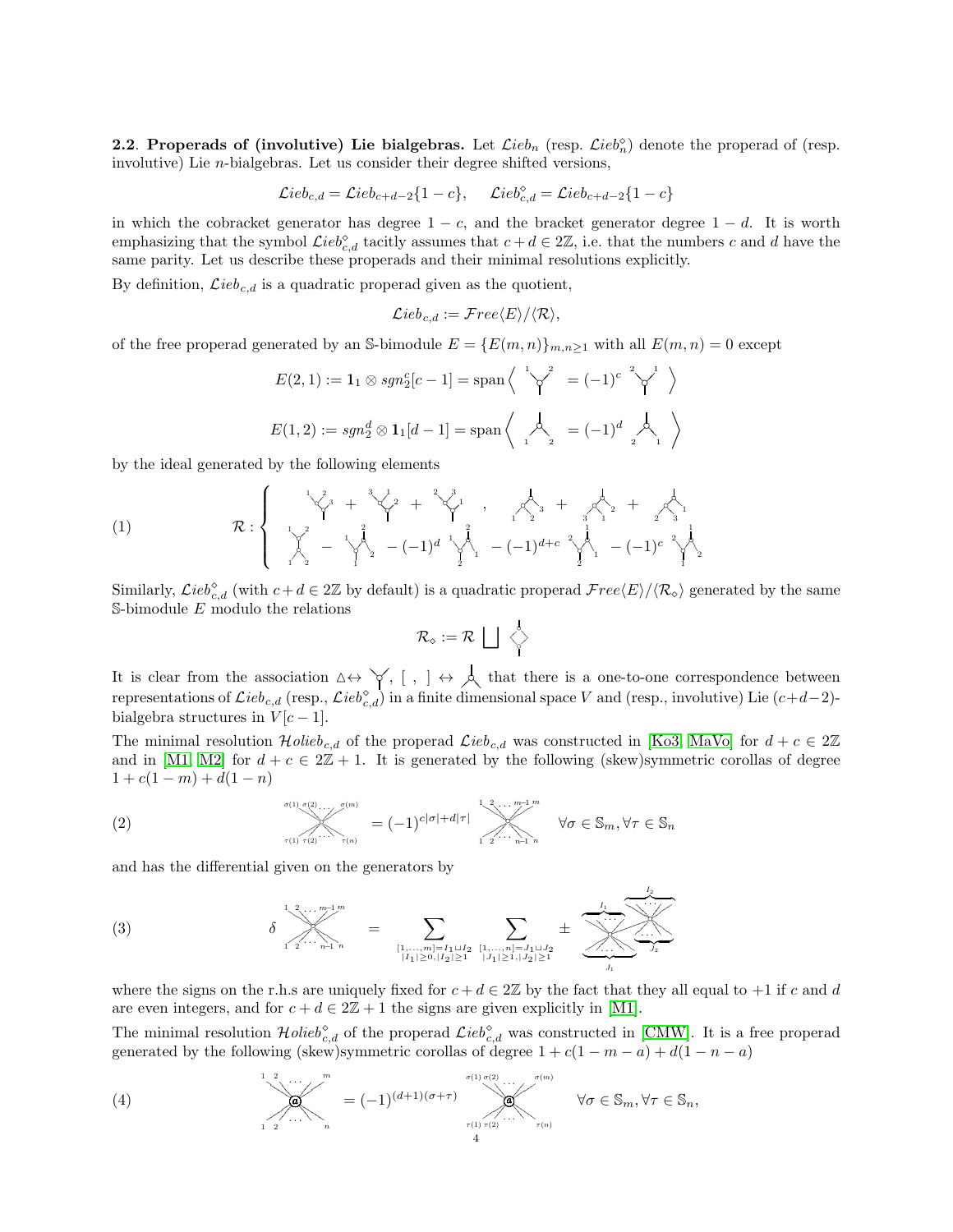where  $m + n + a \geq 3$ ,  $m \geq 1$ ,  $n \geq 1$ ,  $a \geq 0$ . The differential in  $\mathcal{H}olieb_d^{\diamond}$  is given on the generators by

<span id="page-4-0"></span>(5) 
$$
\delta \sum_{1 \ 2 \ \cdots \ n}^{1 \ 2 \ \cdots \ n} = \sum_{l \geq 1} \sum_{a=b+c+l-1} \sum_{\substack{[m]=I_1 \sqcup I_2 \\ [n]=J_1 \sqcup J_2}} \pm \sum_{\substack{l_1 \\ \vdots \\ l_n \\ \vdots \\ l_1}} \frac{l_2}{l_2}
$$

where the summation parameter  $l$  counts the number of internal edges connecting the two vertices on the r.h.s., and the signs are fixed by the fact that they all equal to  $+1$  for c and d odd integers.

Our purpose in this paper is to relate deformation complexes of all the properads considered above to various graph complexes whose cohomology is partially computed, and whose relations with the Grothendieck-Teuchmüller Lie algebra are well-understood.

**2.3. Complete variants.** Note that the defining relations for the properads  $\mathcal{L}ieb_{c,d}$  and  $\mathcal{L}ieb_{c,d}^{\circ}$  do not mix composition diagrams of different loop orders. It follow that the mentioned properads are all graded by the loop order (here also called genus) of composition diagrams. In particular, fixing the arity, the operations are finite linear combinations (not series) of composites of generators. For some applications, including in particular the integration of derivations to automorphisms, it is more convenient to consider the completed

versions by the genus grading  $\widehat{\mathcal{L}ieb}_{c,d}$  and  $\widehat{\mathcal{L}ieb}_{c,d}$ . Concretely, the operations of fixed arity in the complete versions of our properads are given by infinite series (instead of just linear combinations) of composites of generators.

Similarly, the resolutions  $\mathcal{H}olieb_{c,d}$  and  $\mathcal{H}olieb_{c,d}^{\diamond}$  receive a grading by the loop order (or genus), and we may

also consider the completed versions (with respect to this grading)  $\widehat{Holieb}_{c,d}$  and  $\widehat{Holieb}_{c,d}^{\diamond}$ . Here it should be noted that with respect to the genus grading the generator  $(4)$  must be considered as living in degree  $a$ to make this grading consistent with the definition of differential [\(5\)](#page-4-0).

**2.4. Directed graph complexes.** A graph  $\Gamma$  is a 1-dimensional CW complex whose 0-cells are called vertices and 1-cells are called *edges*. The set of vertices of Γ is denoted by  $V(\Gamma)$  and the set of edges by  $E(\Gamma)$ . A graph  $\Gamma$  is called *directed* if its edge  $e \in E(\Gamma)$  comes equipped with an orientation or, plainly speaking, with a choice of a direction.

Let  $G_{n,l}$  be a set of directed graphs  $\Gamma$  with n vertices and l edges such that some bijections  $V(\Gamma) \to [n]$  and  $E(\Gamma) \to [l]$  are fixed, i.e. every edges and every vertex of  $\Gamma$  has a fixed numerical label. There is a natural right action of the group  $\mathbb{S}_n \times \mathbb{S}_l$  on the set  $G_{n,l}$  with  $\mathbb{S}_n$  acting by relabeling the vertices and  $\mathbb{S}_l$  by relabeling the edges.

For each fixed integer d, a collection of  $\mathbb{S}_n$ -modules,

$$
\mathcal{D} \mathcal{G} r a_d = \left\{ \mathcal{D} \mathcal{G} r a_d(n) := \prod_{l \geq 0} \mathbb{K} \langle G_{n,l} \rangle \otimes_{\mathbb{S}_l} sgn_l^{\otimes |d-1|}[l(d-1)] \right\}_{n \geq 1}
$$

is an operad with respect to the following operadic composition,

$$
\circ_i: \mathcal{D}^{c} \mathcal{G}^{r} a_d(n) \times \mathcal{D}^{c} \mathcal{G}^{r} a_d(m) \longrightarrow \mathcal{D}^{c} \mathcal{G}^{r} a_d(m+n-1), \forall i \in [n]
$$
  

$$
(\Gamma_1, \Gamma_2) \longrightarrow \Gamma_1 \circ_i \Gamma_2,
$$

where  $\Gamma_1 \circ_i \Gamma_2$  is defined by substituting the graph  $\Gamma_2$  into the *i*-labeled vertex  $v_i$  of  $\Gamma_1$  and taking a sum over re-attachments of dangling edges (attached before to  $v_i$ ) to vertices of  $\Gamma_2$  in all possible ways.

For any operad  $\mathcal{P} = {\{\mathcal{P}(n)\}}_{n\geq 1}$  in the category of graded vector spaces, the linear the map

$$
[ , ]: \qquad P \otimes P \qquad \longrightarrow \qquad P
$$
  

$$
(a \in \mathcal{P}(n), b \in \mathcal{P}(m)) \qquad \longrightarrow \qquad [a, b] := \sum_{i=1}^{n} a \circ_i b - (-1)^{|a||b|} \sum_{i=1}^{m} b \circ_i a \in \mathcal{P}(m+n-1)
$$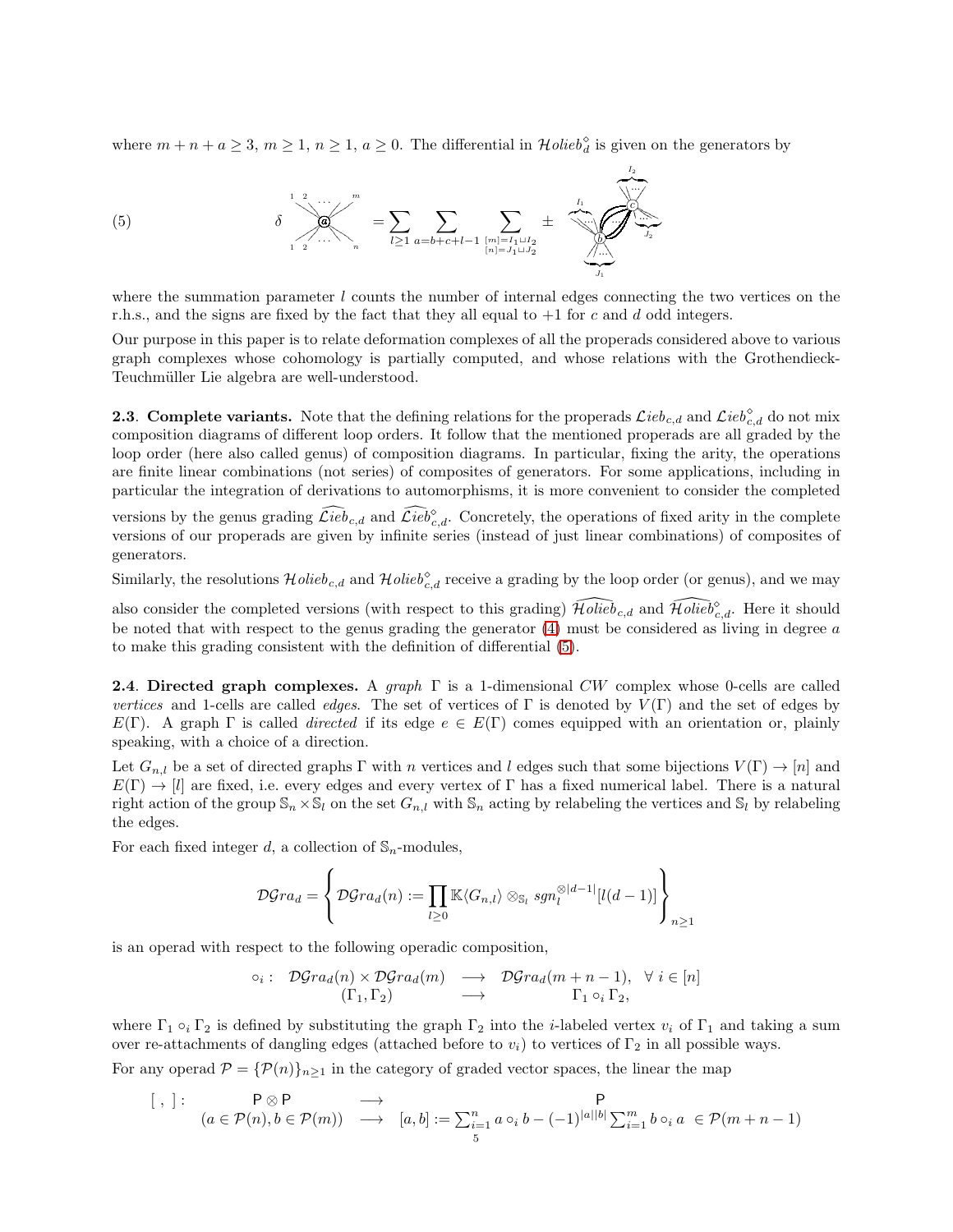makes a graded vector space  $P := \prod_{n\geq 1} \mathcal{P}(n)$  into a Lie algebra [\[KM\]](#page-17-12); moreover, these brackets induce a Lie algebra structure on the subspace of invariants  $P^{\mathbb{S}} := \prod_{n \geq 1} \mathcal{P}(n)^{\mathbb{S}_n}$ . In particular, the graded vector space

$$
\mathsf{dfGC}_d:=\prod_{n\geq 1}\mathcal{G}ra_d(n)^{\mathbb{S}_n}[d(1-n)]
$$

is a Lie algebra with respect to the above Lie brackets, and as such it can be identified with the deformation complex  $\text{Def}(\mathcal{L}ie_d \overset{0}{\to} \mathcal{G}ra_d)$  of a zero morphism. Hence non-trivial Maurer-Cartan elements of  $(\mathsf{fGC}_d, [ , ])$ give us non-trivial morphisms of operads

<span id="page-5-0"></span>
$$
f: \mathcal{L}ie_d \longrightarrow \mathcal{D}grad.
$$

One such non-trivial morphism f is given explicitly on the generator of  $\mathcal{L}ie_d$  by [\[W1\]](#page-18-3)

(6) 
$$
f\left(\bigwedge_{1} \bigwedge_{2} \right) = \oplus_{1} \oplus \oplus_{2} (-1)^{d} \oplus \oplus \oplus_{1} =: \bullet \rightarrow \bullet
$$

Note that elements of  $d\mathsf{fGC}_d$  can be identified with graphs from  $\mathcal{D}grad$  whose vertices' labels are symmetrized (for d even) or skew-symmetrized (for d odd) so that in pictures we can forget about labels of vertices and denote them by unlabelled black bullets as in the formula above. Note also that graphs from  $d\mathsf{fGC}_d$  come equipped with an orientation, or, which is a choice of ordering of edges (for  $d$  even) or a choice of ordering of vertices (for d odd) up to an even permutation on both cases. Thus every graph  $\Gamma \in \mathsf{dfGC}_d$  has at most two different orientations, pr and or  $^{opp}$ , and one has the standard relation,  $(\Gamma, or) = -(\Gamma, or^{opp})$ ; as usual, the data  $(\Gamma, or)$  is abbreviate by  $\Gamma$  (with some choice of orientation implicitly assumed). Note that the homological degree of graph  $\Gamma$  from  $\mathsf{dfGC}_d$  is given by  $|\Gamma| = d(\#V(\Gamma) - 1) + (1 - d)\#E(\Gamma)$ .

The above morphism [\(6\)](#page-5-0) makes (dfGC<sub>d</sub>, [, ]) into a *differential* Lie algebra with the differential

$$
\delta := [\bullet \rightarrow \bullet, \;].
$$

This dg Lie algebra contains a dg subalgebra  $dGC_d$  spanned by connected graphs with at least bivalent vertices.It was proven in [\[W1\]](#page-18-3) that

$$
H^{\bullet}(\mathsf{dfGC}_d) = \mathsf{dGC}_d
$$

so that there is no loss of generality of working with  $\mathsf{dGC}_d$  instead of  $\mathsf{dfGC}_d$ . Moreover, one has an isomorphism of Lie algebras [\[W1\]](#page-18-3),

$$
H^0(\mathsf{dGC}_d)=\mathfrak{grt}_1,
$$

where  $\text{grt}_1$  is the Lie algebra of the Grothendieck-teichmü ller group  $GRT_1$  introduced by Drinfeld in the context of deformation quantization of Lie bialgebras. Nowadays, this group play an important role in many other areas of mathematics (e.g. in the knot theory, in deformation quantization of Poisson manifolds, and in the classification theory of solutions of Kashiwara-Vergne problem, see [\[F\]](#page-17-13) for a review, and many references cited there).

**2.4.1. Remark.** Often one considers instead of  $\mathcal{D}Gra_d$  an operad  $Gra_d = \{Gra_d(n)\}\$  defined by

$$
{\mathcal G} r a_d(n) := \prod_{l \geq 0} {\mathbb K} \langle G_{n,l} \rangle \otimes_{{\mathbb S}_l \ltimes ({\mathbb S}_2)^l} sgn_l^{|d|} \otimes sgn_2^{\otimes l|d-1|}[l(d-1)]
$$

where the group  $(\mathbb{S}_2)^l$  acts on graphs from  $G_{n,l}$  by flipping directions of the edges. Then, arguing as above, one arrives to the graph complex

$$
\mathsf{fGC}_d := \mathsf{Def}(\mathcal{L}ie_d \xrightarrow{f} \mathcal{G}ra_d)
$$

of undirected graphs. It contains three important dg Lie subalgebras: (i)  $\mathsf{fcGC}_d \subset \mathsf{fGC}_d$  which is spanned by connected graphs, (ii)  $\mathsf{GC}_{d}^{2} \subset \mathsf{fcGC}_{d}$  which is spanned by graphs with at least bivalent vertices, and (iii)  $\mathsf{GC}_d \subset \mathsf{GC}_d^2$  which is spanned by graphs with at least trivalent vertices. It was shown in [\[Ko1,](#page-17-14) [W1\]](#page-18-3) that the cohomology of these subalgebras (which determine completely the cohomology of the full graph complex  $fGC_d$ ) are related to each other as follows

$$
H^{\bullet}(\mathsf{fGC}_d) = H^{\bullet}(\mathsf{GC}_d^2) = H^{\bullet}(\mathsf{GC}_d) \oplus \bigoplus_{\substack{j \geq 1 \\ j \equiv 2d+1 \mod 4}} \mathbb{K}[d-j],
$$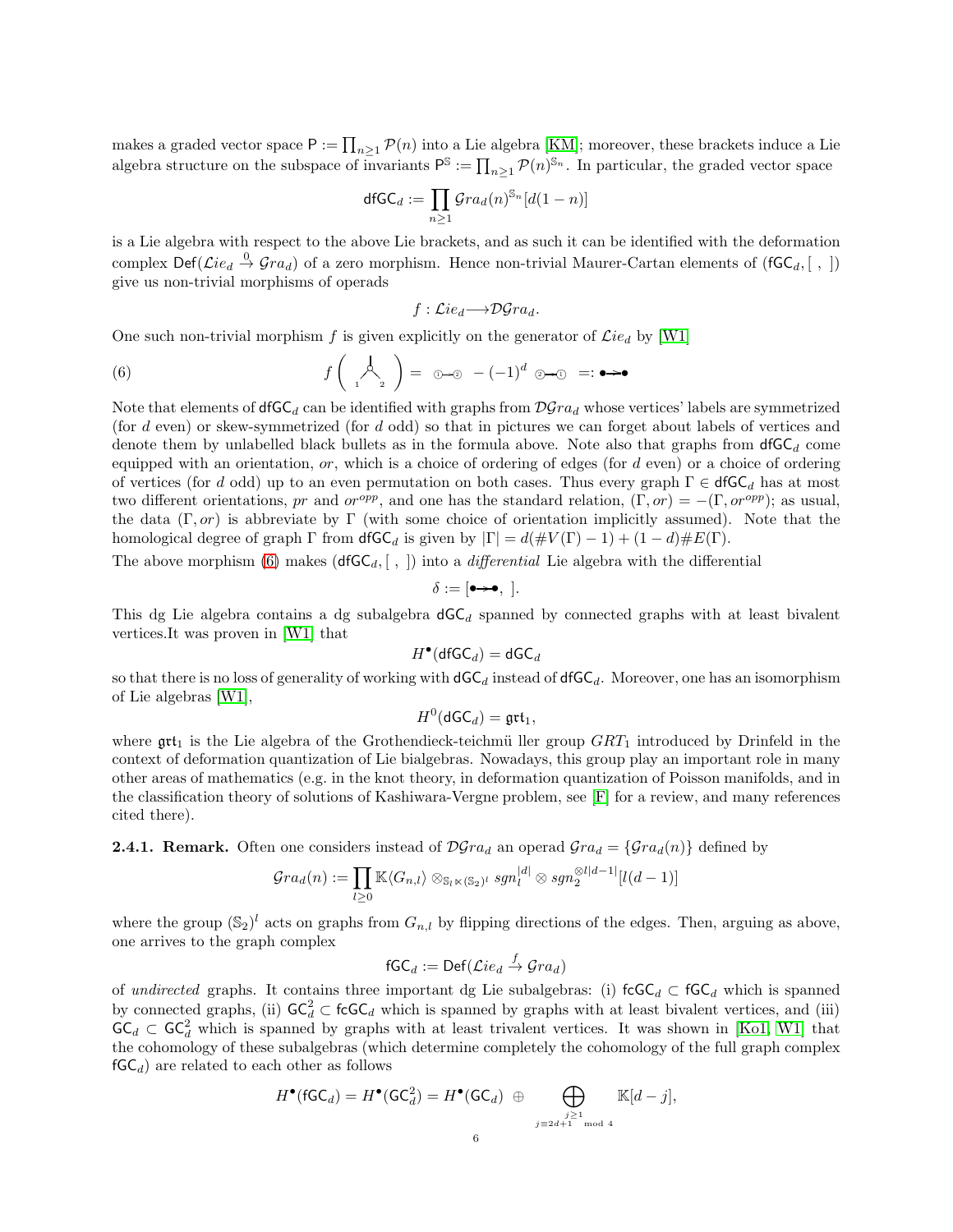where the summand  $\mathbb{K}[d-j]$  is generated by the loop-type graph with j binary vertices. It was proven in [\[W1\]](#page-18-3) that the complex of directed graphs and the complex of undirected graphs have the same cohomology,

$$
H^{\bullet}(\mathsf{dGC}_d) = H^{\bullet}(\mathsf{GC}_d^2).
$$

In the present context it is more suitable to work with the directed complex  $\mathsf{dGC}_d$  rather than with  $\mathsf{GC}_d^2$ .

**2.5. Oriented graph complexes.** A graphs Γ from the operad  $\mathcal{D}Gra_d$  is called *oriented* if it contains no wheels, that is, directed paths of edges forming a closed circle. The subspace  $\mathcal{G}ra_d^{or} \subset \mathcal{D}\mathcal{G}ra_d$  spanned by oriented graphs is a suboperad. For example,

$$
\sum_{2^{n-1}}^3 \in \mathcal{G}ra_d^{or} \quad \text{but} \quad \sum_{2^{n-1}}^3 \notin \mathcal{G}ra_d^{or}(3).
$$

The morphism [\(6\)](#page-5-0) factors through the inclusion  $\mathcal{G}ra_d \subset \mathcal{D}\mathcal{G}ra_d$  so that one can consider a graph complex

$$
\mathsf{fGC}^{or}_d := \mathsf{Def}\left(\mathcal{L}ie_d \stackrel{f}{\to} \mathcal{G}ra^{or}_d\right)
$$

and its subcomplex  $\mathsf{GC}_{d}^{or}$  spanned by connected graphs with at least bivalent vertices and with no bivalent vertices of the form  $\rightarrow \rightarrow \rightarrow$ . This subcomplex determines the cohomology of the full graph complex,  $H^{\bullet}(\mathsf{fGC}_{d}^{or}) = \odot^{\bullet}(H^{\bullet}(\mathsf{GC}_{d}^{or}).$  It was proven in [\[W2\]](#page-18-4) that

$$
H^{\bullet}(\mathsf{GC}_{d+1}^{or}) = H^{\bullet}(\mathsf{dGC}_d) = H^{\bullet}(\mathsf{GC}_d^2).
$$

In particular, one has a remarkable isomorphism of Lie algebras,  $H^0(\mathsf{GC}_3^{or}) = \mathfrak{grt}$ . Moreover  $H^i(\mathsf{GC}_3^{or}) = 0$ for  $i \leq 2$  and  $H^{-1}(\mathsf{GC}_3^{or})$  is a 1-dimensional space generated by the graph •  $\langle \rangle$ .

Consider next a Lie algebra  $(\mathsf{GC}_3^{or}[[\hbar]], [ , ],$  where  $\mathsf{GC}_3^{or}[[\hbar]]$  is the topological vector space spanned by formal power series in a formal parameter  $\hbar$  of homological degree 2, and  $[ , ]$  are the Lie brackets obtained from the standard ones in  $\mathsf{GC}_d^{or}$  by the continuous extension. It was shown in [\[CMW\]](#page-17-6) that the formal power series

(7) 
$$
\Phi_{\hbar} := \sum_{k=1}^{\infty} \hbar^{k-1} \underbrace{\bigoplus_{k \text{ edges}}
$$

is a Maurer-Cartan element in the Lie algebra  $(\mathsf{fGC}_3^{or}[[\hbar]], [ , ]$  and hence makes the latter into a *differential* Lie algebra with the differential

<span id="page-6-2"></span> $\delta_{\hbar} = [\Phi_{\hbar},]$ .

It was proven in [\[CMW\]](#page-17-6) that  $H^0(\mathsf{GC}_3^{or}[[\hbar]], \delta_{\hbar}) \simeq H^0(\mathsf{GC}_3^{or}, \delta) \simeq \mathfrak{grt}_1$  as Lie algebras. Moreover,  $H^{i}(\mathsf{GC}_{3}^{or}[[\hbar]], \delta_{\hbar}) = 0$  for all  $i \leq -2$  and  $H^{-1}(\mathsf{GC}_{3}^{or}[[\hbar]], \delta_{\hbar})$  is a 1-dimensional vector space class generated by the formal power series  $\sum_{k=2}^{\infty} (k-1)\hbar^{k-2}$  ... •  $\ddot{\phantom{1}}$  $\sum_{k \text{ edges}}$ 

Sometimes we do not show in our pictures directions of edges of oriented graphs by assuming tacitly that the flow goes from the bottom to the top (as in the case of properads).

# <span id="page-6-0"></span>3. Deformation complexes of properads and directed graph complexes

<span id="page-6-1"></span>**3.1. Deformation complexes of properads.** For C a coaugmented co(pr)operad, we will denote by  $\Omega(\mathcal{C})$ its cobar construction. Concretely,  $\Omega(C) = \mathcal{F}ree(\overline{C}[-1])$  as a graded (pr)operad where  $\overline{C}$  the cokernel of the coaugmetation and  $Free(\ldots)$  denotes the free (pr)operad generated by an S-(bi)module. We will often use complexes of derivations of (pr)operads and deformation complexes of (pr)operad maps. For a map of properads  $f : \Omega(\mathcal{C}) \rightarrow \mathcal{P}$ , we will denote by

(8) 
$$
\operatorname{Def}(\Omega(\mathcal{C}) \stackrel{f}{\to} \mathcal{P}) \cong \prod_{m,n} \operatorname{Hom}_{\mathbb{S}_m \times \mathbb{S}_n}(\mathcal{C}(m,n), \mathcal{P}(m,n))
$$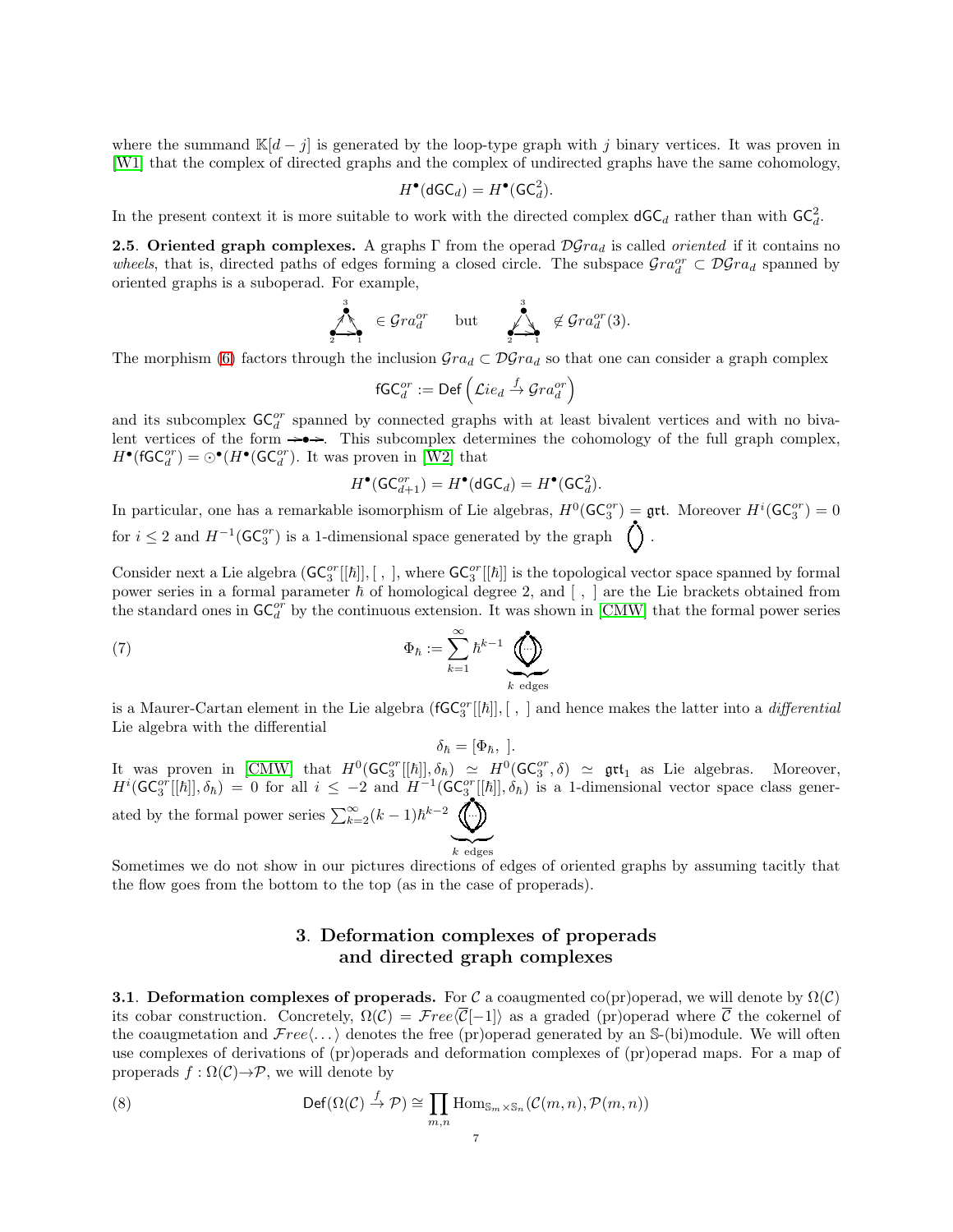the associated convolution complex. It is natural structure of a dg Lie algebra [\[MV\]](#page-18-6) controlling deformations of the morphism  $f$ .

We will also consider the Lie algebra  $\text{Der}(\mathcal{P})$  of derivations of the properad  $\mathcal{P}$ ; in fact, we will use a minor variation of the standard definition (given, e.g., in [\[Ta\]](#page-18-7)) defined as follows. Let  $\mathcal{P}^+$  be the free properad generated by P and one other operation  $\bullet$  of arity  $(1,1)$  and of cohomological degree +1. On  $\mathcal{P}^+$  we define a differential  $\delta^+$  by setting its value on the new generator by

$$
\delta^+ \biggl\| := \biggl\{
$$

and on any other element  $a \in \mathcal{P}(m,n)$  (which we identify pictorially with the  $(m, n)$ -corolla whose vertex is decorated with a) by the formula



where  $\delta$  is the original differential in  $\mathcal{P}$ . The dg properad  $(\mathcal{P}^+, \delta^+)$  is uniquely characterized by the property: there is a 1-1 correspondence between representations

$$
\rho: \mathcal{P}^+ \longrightarrow \mathcal{E} nd_V
$$

of  $(\mathcal{P}^+, \delta^+)$  in a dg vector space  $(V, d)$ , and representations of  $\mathcal P$  in the same space V but equipped with a deformed differential  $d + D$ , where  $D := \rho(\bullet)$ . Clearly any P-algebra is a  $\mathcal{P}^+$ -algebra by letting D act trivially, so that we have a properad map  $\mathcal{P}^+ \to \mathcal{P}$ . Now, slightly abusively, we define  $\text{Der}(\mathcal{P})$  as the complex of derivations of  $\mathcal{P}^+$  preserving the map  $\mathcal{P}^+ \to \mathcal{P}$ . Concretely, in all relevant cases  $\mathcal{P} = \Omega(\mathcal{C})$  is the cobar construction of a coaugmented coproperad C. The definition is then made such that  $\text{Der}(\mathcal{P})[-1]$  is identified with [\(8\)](#page-6-0) as a complex. On the other hand, if we were using ordinary derivations we would have to modify [\(8\)](#page-6-0) by replacing C by the cokernel of the coaugmentation  $\overline{\mathcal{C}}$  on the right-hand side, thus complicating statements of several results. We assure the reader that this modification is minor and made for technical reasons in the cases we consider, and results about our  $\text{Der}(\mathcal{P})$  can be easily transcribed into results about the ordinary derivations if necessary. Note however that  $Der(\mathcal{P})$  carries a natural Lie bracket through the commutator. The deformation complex of a (wheeled) properad  $\mathcal P$  is by definition the dg Lie algebra Der( $\tilde{\mathcal P}$ ) of derivations of a cofibrant resolution  $\tilde{\mathcal{P}} \stackrel{\sim}{\rightarrow} \mathcal{P}$ . It may be identified as a complex with the deformation complex of the identity map  $\tilde{\mathcal{P}} \to \tilde{\mathcal{P}}$  (which controls deformations of  $\mathcal{P}$ -algebras) up to a degree shift:

<span id="page-7-0"></span>
$$
\mathrm{Der}(\tilde{\mathcal{P}}) \cong \mathrm{Def}(\tilde{\mathcal{P}} \to \tilde{\mathcal{P}})[1].
$$

Note however that both  $\text{Der}(\mathcal{P})$  and  $\text{Def}(\tilde{\mathcal{P}} \to \tilde{\mathcal{P}})$  have natural dg Lie (or  $\mathcal{L}ie_{\infty}$ ) algebra structures that are not preserved by the above map. Furthermore, there is a quasi-isomorphism of dg Lie algebras

(9) 
$$
\mathrm{Def}(\tilde{\mathcal{P}} \to \tilde{\mathcal{P}}) \to \mathrm{Def}(\tilde{\mathcal{P}} \to \mathcal{P})
$$

The zeroth cohomology  $H^0(\mathrm{Der}(\tilde{\mathcal{P}}))$  is of particular importance. It is a differential graded Lie algebra whose elements act on the space of  $\tilde{\mathcal{P}}$ -algebra structures on any vector space. We shall see that in the examples we are interested in this dg Lie algebra is very rich, and that it acts non-trivially in general.

Using the explicit structure of the minimal resolutions of the properads  $\mathcal{L}ieb_{c,d}$  and  $\mathcal{L}ieb_{c,d}^{\diamond}$  (see §2.2 above) we can write down explicit models for the deformation complexes,

$$
\begin{split} \text{Der}(\mathcal{H}\text{olieb}_{c,d}) &= \prod_{m,n\geq 1} \left( \mathcal{H}\text{olieb}_{c,d}(m,n) \otimes \text{sgn}_{m}^{\otimes |c|} \otimes \text{sgn}_{n}^{\otimes |d|} \right)^{\mathbb{S}_{m} \times \mathbb{S}_{m}} \left[ 1 + c(1-m) + d(1-n) \right] \\ \text{Der}(\mathcal{H}\text{olieb}_{c,d}^{\diamond}) &= \prod_{m,n\geq 1} \left( \mathcal{H}\text{olieb}_{c,d}^{\diamond}(m,n) \otimes \text{sgn}_{m}^{\otimes |c|} \otimes \text{sgn}_{n}^{\otimes |d|} \right)^{\mathbb{S}_{m} \times \mathbb{S}_{n}} \left[ [ \hbar ] \right] \left[ 1 + c(1-m) + d(1-n) \right] \end{split}
$$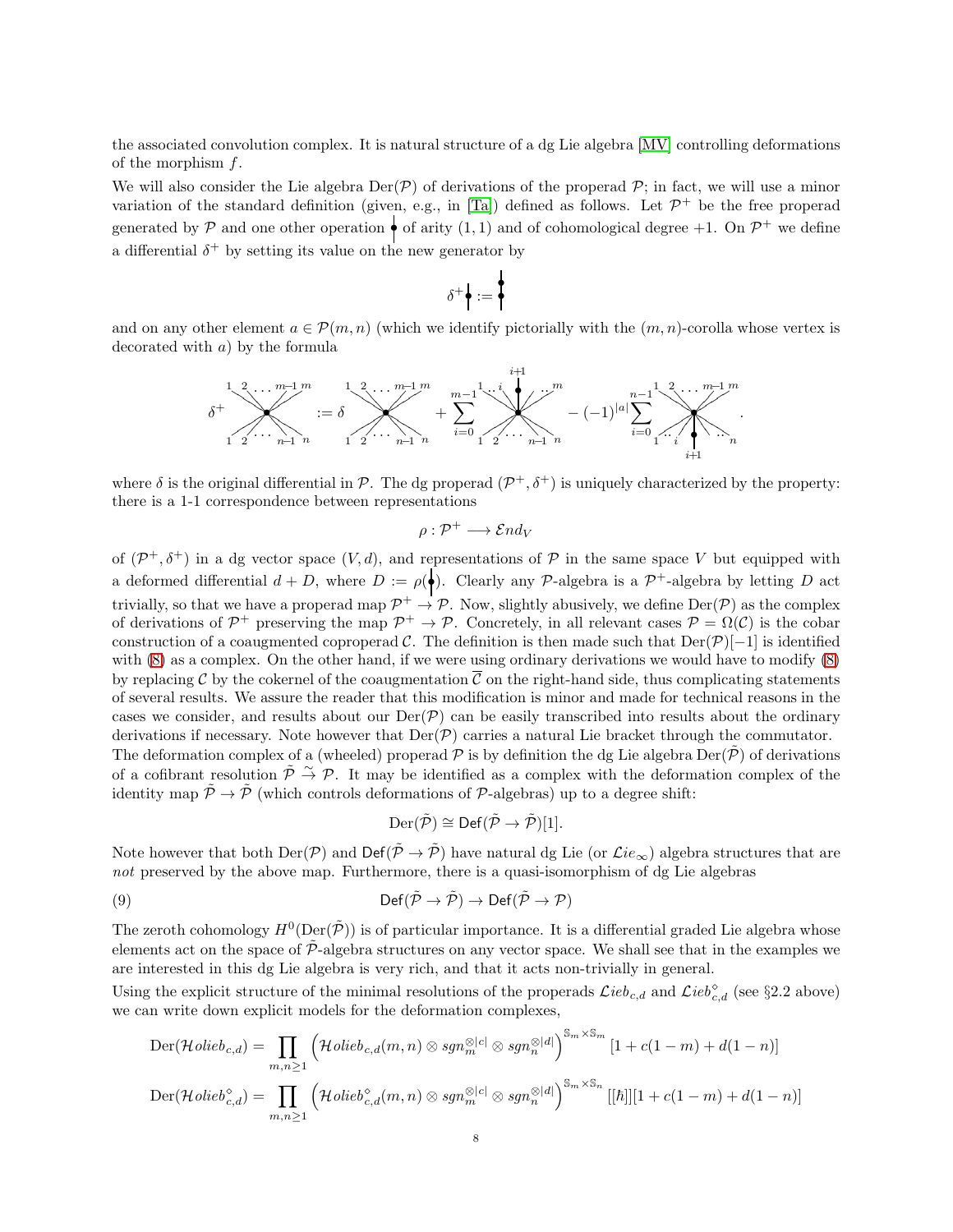Here  $\hbar$  is a formal variable of degree  $c + d$ . Each of the models on the right has a natural combinatorial interpretation as a graph complex. For example,  $Der(\mathcal{H}olieb_{c,d})$  may be interpreted as a complex of directed graphs which have incoming and outgoing legs but have no closed paths of directed edges, for example

$$
\Gamma = \bigotimes_{\mathcal{C}} \mathcal{C} = \mathrm{Der}(\mathcal{H}\mathit{olieb}_{c,d})
$$

The value of the differential  $\delta$  on an element  $\Gamma \in \text{Der}(\mathcal{H}olieb_{c,d})$  is obtained by splitting vertices of  $\Gamma$  and by attaching new corollas at each single external leg of Γ,

$$
\delta\Gamma = \delta_{\mathcal{H}\text{olieb}_{c,d}}\Gamma \pm \sum \mathcal{K}_{\Gamma} \pm \sum \mathcal{K}^{\Gamma}
$$

Here  $\delta_{\mathcal{H}\text{olieb}_{c,d}}$  acts on the vertices of  $\Gamma$  by formula [\(3\)](#page-3-1).

Similarly,  $\text{Der}(\mathcal{H}\text{olieb}_{c,d}^{\diamond})$  may be interpreted as a complex of  $\hbar$ -power series of graphs with weighted vertices, for example, \_ OO

$$
\Gamma = \bigotimes^\frac{1}{2} \bigotimes^\infty_{2\leq \ell \leq 2} \in \mathrm{Der}(\mathcal{H}\mathit{olieb}^\diamond_{c,d}).
$$

The value of the differential  $\delta$  on an element  $\Gamma \in \text{Der}(\mathcal{H}olieb_{c,d}^{\diamond})$  consists of three summands,

$$
\delta \Gamma = \delta_{\mathcal{H}\mathit{olieb}^\diamond_{c,d}} \Gamma \pm \sum \hbar^{p+k-1} \underbrace{\overset{\backslash p}{\text{min}}}_{\Gamma} \pm \sum \hbar^{p+k-1} \underbrace{\overset{\backslash p}{\text{min}}}_{\text{max}}
$$

where the first summand comes from the action of the  $\mathcal{H}olie b_{c,d}^{\diamond}$ -differential on internal vertices of  $\Gamma$  by formula [\(5\)](#page-4-0), and in the two terms on the right one sums over all ways of attaching a new vertex to some subset of the incoming or outgoing legs  $(k \text{ many})$ , and sums over all possible decorations p of the added vertex, with an appropriate power of  $\hbar$  as prefactor. Note that the power of  $\hbar$  counts the number of loops added to the graph, if we count a vertex decorated by  $p$  as contributing  $p$  loops.

The Lie bracket is combinatorially obtained by inserting graphs into vertices of another.

The cohomology of all these graph complexes is hard to compute. We may however simplify the computation of three of the above four complexes by using formula [\(9\)](#page-7-0) and equivalently study instead the following much "smaller" complexes,

$$
\begin{aligned} \operatorname{Def}(\mathcal{H}\mathit{olieb}_{c,d} \rightarrow \mathcal{L}\mathit{ieb}_{c,d}) & = \prod_{m,n \geq 1} \Big( \mathcal{L}\mathit{ieb}_{c,d}(m,n) \otimes \mathit{sgn}_{m}^{\otimes |c|} \otimes \mathit{sgn}_{n}^{\otimes |d|} \Big)^{\mathbb{S}_{m} \times \mathbb{S}_{m}} \left[ c(1-m) + d(1-n) \right] \\ \operatorname{Def}(\mathcal{H}\mathit{olieb}_{c,d}^{\diamond} \rightarrow \mathcal{L}\mathit{ieb}_{c,d}^{\diamond}) & = \prod_{m,n \geq 1} \Big( \mathcal{L}\mathit{ieb}_{c,d}^{\diamond}(m,n) \otimes \mathit{sgn}_{m}^{\otimes |c|} \otimes \mathit{sgn}_{n}^{\otimes |d|} \Big)^{\mathbb{S}_{m} \times \mathbb{S}_{n}} \left[ [\hbar] \right] \left[ c(1-m) + d(1-n) \right] \end{aligned}
$$

Note however that in passing from  $Der(\ldots)$  to the (quasi-isomorphic) simpler complexes  $Def(\ldots)$  above we lose the dg Lie algebra structure, or rather there is a different Lie algebra structure on the above complexes. The above complexes may again be interpreted as graph complexes. For example  $\text{Def}(\mathcal{H}olieb_{c,d} \to \mathcal{L}ieb_{c,d})$ consists of oriented trivalent graphs with incoming and outgoing legs, modulo the Jacobi and Drinfeld five term relations. The differential is obtained by attaching a trivalent vertex at one external leg in all possible ways.

3.2. Complete variants. It is more convenient for our purposes to consider (genus-)completed versions of the deformation complexes of the previous subsection. In particular, the the genus filtration endows the properads  $\widehat{Holie}_{c,d}$  and  $\widehat{Holie}_{c,d}^{\diamond}$  with complete topologies, and we define the complexes of *continuous* derivations  $\text{Der}(\widehat{Holieb}_{c,d})$  and  $\text{Der}(\widehat{Holieb}^{\diamond}_{c,d})$ .

More concretely, the difference of the complete and incomplete versions is as follows: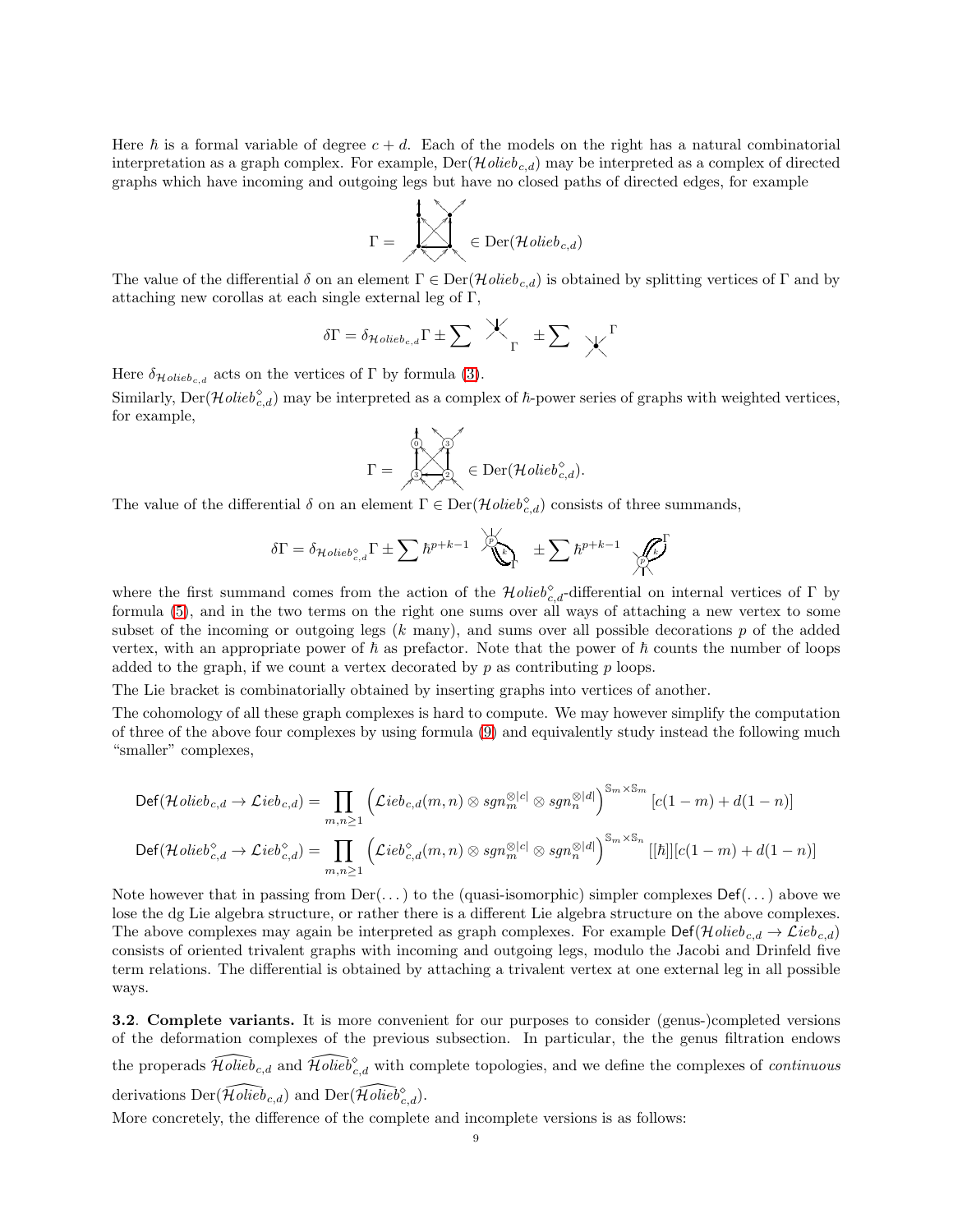- Elements of  $Der(\mathcal{H}olieb_{c,d})$  of a fixed cohomological degree can be identified with possible infinite series of graphs. However, in each fixed arity, the series must be a finite linear combination. On the other hand, elements of  $Der(\mathcal{H}olieb_{c,d})$  in a fixed degree are simply all series of graphs.
- Similarly, elements of  $Der(\mathcal{H}\text{olieb}_{c,d}^{\diamond})$  may be understood as power series in  $\hbar$  with coefficients in the series of graphs with the same finiteness condition as before. On the other hand elements of

 $\widehat{Der}(\widehat{Holieb}^{\diamond}_{c,d})$  are power series in  $\hbar$  with coefficients arbitrary series of graphs.

Below we will always work with the complete versions of our properads and deformation/derivation complexes.

<span id="page-9-0"></span>**3.3.** A map from the graph complex  $\mathsf{GC}_{c+d+1}^{or}$  to  $\widehat{D}$  erg  $\widehat{Holeb}_{c,d}$ . A derivation D of any free properad P is uniquely determined by its values,  $D(e) \in \mathcal{P}$ , on the generators e of  $\mathcal{P}$ .

There is a natural right action of the dg Lie algebra  $\mathsf{fGC}_{c+d+1}^{or}$  on the genus completed dg properad  $\widehat{\mathcal{H}\text{olieb}}_{c,d}$ by properadic derivations (cf. [\[CMW\]](#page-17-6)), i.e. there is a canonical morphism of dg Lie algebras,

<span id="page-9-2"></span>(10) 
$$
F: \quad \mathsf{fGC}_{c+d+1}^{or} \quad \to \quad \mathrm{Der}(\widehat{\mathcal{H}\text{olieb}}_{c,d})
$$
\n
$$
\Gamma \quad \to \quad \Gamma(\Gamma)
$$

with values of the derivation  $F(\Gamma)$  on the generators of the (genus) completed properad  $\mathcal{L}ie\bar{b}_{\infty}$  given explicitly by

<span id="page-9-1"></span>(11) 
$$
\left(\bigvee_{1\leq i\leq n}\bigvee_{n=1}^{n}\right)\cdot F(\Gamma)=\sum_{\substack{s:\lfloor n\rfloor\rightarrow V(\Gamma)\\ \hat{s}:\lfloor m\rfloor\rightarrow V(\Gamma)\\ \hat{s}:\lfloor m\rfloor\rightarrow V(\Gamma)}}\bigvee_{1\leq i\leq n}\bigvee_{n=1}^{n}\bigvee_{n=1}^{n}\bigvee_{n=1}^{n}\bigvee_{n=1}^{n}\bigvee_{n=1}^{n}\bigvee_{n=1}^{n}\bigvee_{n=1}^{n}\bigvee_{n=1}^{n}\bigvee_{n=1}^{n}\bigvee_{n=1}^{n}\bigvee_{n=1}^{n}\bigvee_{n=1}^{n}\bigvee_{n=1}^{n}\bigvee_{n=1}^{n}\bigvee_{n=1}^{n}\bigvee_{n=1}^{n}\bigvee_{n=1}^{n}\bigvee_{n=1}^{n}\bigvee_{n=1}^{n}\bigvee_{n=1}^{n}\bigvee_{n=1}^{n}\bigvee_{n=1}^{n}\bigvee_{n=1}^{n}\bigvee_{n=1}^{n}\bigvee_{n=1}^{n}\bigvee_{n=1}^{n}\bigvee_{n=1}^{n}\bigvee_{n=1}^{n}\bigvee_{n=1}^{n}\bigvee_{n=1}^{n}\bigvee_{n=1}^{n}\bigvee_{n=1}^{n}\bigvee_{n=1}^{n}\bigvee_{n=1}^{n}\bigvee_{n=1}^{n}\bigvee_{n=1}^{n}\bigvee_{n=1}^{n}\bigvee_{n=1}^{n}\bigvee_{n=1}^{n}\bigvee_{n=1}^{n}\bigvee_{n=1}^{n}\bigvee_{n=1}^{n}\bigvee_{n=1}^{n}\bigvee_{n=1}^{n}\bigvee_{n=1}^{n}\bigvee_{n=1}^{n}\bigvee_{n=1}^{n}\bigvee_{n=1}^{n}\bigvee_{n=1}^{n}\bigvee_{n=1}^{n}\bigvee_{n=1}^{n}\bigvee_{n=1}^{n}\bigvee_{n=1}^{n}\bigvee_{n=1}^{n}\bigvee_{n=1}^{n}\bigvee_{n=1}^{n}\bigvee_{n=1}^{n}\bigvee_{n=1}^{n}\bigvee_{n=1}^{n}\
$$

where the sum is taken over all ways of attaching the incoming and outgoing legs to the graph  $\Gamma$ , and we set to zero every resulting graph if it contains a vertex with valency < 3 or with no at least one incoming or at least one outgoing edge.

Let us first check that the map f has degree zero. If  $\Gamma \in \mathsf{fGC}_{c+d+1}^{or}$  has p vertices and l edges, then  $|\Gamma| = (c+d+1)(p-1) - (c+d)l$  so that the total degree of the l.h.s. in [\(11\)](#page-9-1) equals

$$
(c+d+1)(p-1)-(c+d)l+1+c(1-m)+d(1-n)=(c+d+1)p-(c+d)l-cm-dn.
$$

On the other hand, each summand on the r.h.s. gives us a graph in  $\mathcal{L}ieb_{\infty}$  with p vertices, and each vertex v has  $|v|_{out} + \#\hat{s}^{-1}(v)$  output edges and  $|v|_{in} + \#s^{-1}(v)$  input edges, where  $|v|_{in}$  (resp.  $|v|_{out}$ ) counts the number of outputs (resp. inputs) of  $v$  in  $\Gamma$ . The degree of such a graph is equal to

$$
\sum_{v \in V(\Gamma)} (1 + c(1 - |v|_{out} - #\hat{s}^{-1}(v)) + d(1 - |v|_{in} - #s^{-1}(v))) = p + c(p - l - m) + d(p - l - n)
$$
  
=  $(c + d + 1)p - (c + d)l - cm - dn$ 

as required. There is an implicit rule of signs in-built into formula [\(11\)](#page-9-1) which is completely analogous to the one defined in §7 of [\[MaVo\]](#page-17-8).

Consider for a moment  $\tilde{\mathcal{H}}$ olie $\tilde{b}_{c,d}$  as a non-differential (completed) free properad, and let  $Der_{non-d}(\tilde{\mathcal{H}}olieb_{c,d})$ stand for its Lie algebra of derivations which can be identified with the vector space

$$
\prod_{m,n} \text{Hom}_{\mathbb{S}_{m}^{op} \times \mathbb{S}_{n}} \left( \mathbb{K}\langle \mathfrak{C}_{n}^{m} \rangle, \widehat{\mathcal{H}\text{olieb}}_{c,d}(m,n) \right) = \prod_{m,n \geq 1} \left( \mathcal{L}ieb_{c,d}(m,n) \otimes sgn_{m}^{\otimes |c|} \otimes sgn_{n}^{\otimes |d|} \right)^{\mathbb{S}_{m} \times \mathbb{S}_{m}} [c(1-m)+d(1-n)]
$$

as any derivation is uniquely determined by its values on the generators

$$
\mathfrak{C}_n^m:=\overbrace{\scriptscriptstyle\begin{array}{c}1\,\,2\,\ldots\,\,\\ \scriptscriptstyle1\,\,2\,\ldots\,\,\\ \scriptscriptstyle n\end{array}}^{\scriptscriptstyle m}
$$

which can be chosen arbitrary. It is immediate from the definition of the Lie algebra structure  $\lceil , \rceil$  in  $\mathsf{GC}_{c+d+1}^{or}$  that the map

$$
F: \mathsf{fGC}_{c+d+1}^{or} \longrightarrow \mathrm{Der}_{non-d}(\widehat{\mathcal{L}ieb}_{\infty})
$$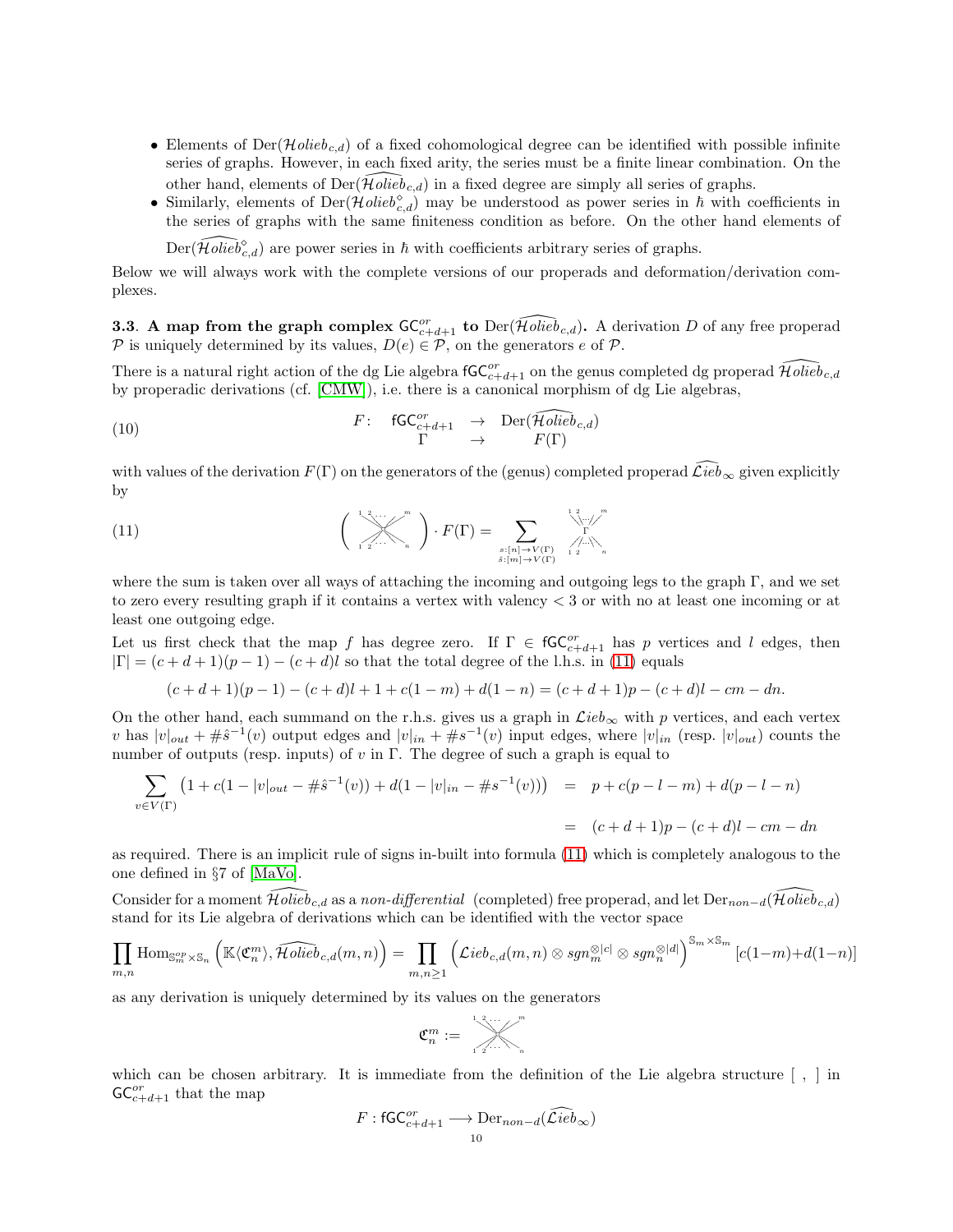given by the formula [\(11\)](#page-9-1) respects the Lie brackets,

$$
(\mathfrak{C}_n^m \cdot F(\Gamma_1)) \cdot F(\Gamma_2) - (-1)^{|\Gamma_1||\Gamma_2|} (\mathfrak{C}_n^m \cdot F(\Gamma_2)) \cdot F(\Gamma_1) = \mathfrak{C}_n^m \cdot F([\Gamma_1, \Gamma_2])
$$

for any  $\Gamma_1, \Gamma_2 \in \mathsf{GC}_{c+d+1}^{or}$ . This result implies that any Maurer-Cartan element  $\Gamma$  in the Lie algebra  $(\mathsf{fGC}_{c+d+1}^{or}, [ , ])$  gives rise to a continuous differential

$$
d_{\Gamma}: \mathfrak{C}_n^m \longrightarrow \mathfrak{C}_n^m \cdot F(\Gamma)
$$

in the properad  $Holieb_{c,d}$ . A remarkable (and almost obvious) fact is that the Maurer-Cartan element

$$
\Gamma = \biggl\{
$$

induces the standard differential [\(3\)](#page-3-1) in  $\tilde{H}olie\tilde{b}_{c,d}$ . This implies that the morphism [\(10\)](#page-9-2) induces (by changing the right action into a left action via a standard sign factor) a map of  $dg$  Lie algebras

(12) 
$$
F: \mathsf{GC}_{3}^{c+d+1} \to \mathrm{Der}(\widehat{\mathcal{H}\text{olieb}}_{c,d})
$$

which is proven below to be a quasi-isomorphism (up to one class).

**3.[3.1](#page-6-1). Remark.** Interpreting the right hand side in  $(12)$  as a graph complex itself (see section §3.1), we see that the map F sends a graph  $\Gamma \in \mathsf{GC}_{c+d+1}^{or}$  to the series of graphs

<span id="page-10-0"></span>

where the second summation symbol has exactly the same meaning as in  $(11)$ .

**3.4.** A map from the graph complex  $\mathsf{GC}_{c+d+1}^{or}[[\hbar]]$  to  $\widehat{Der}(\widehat{\mathcal{H}\text{olieb}_{c,d}^{\diamond}})$ . There is a natural right action of the non-differential Lie algebra  $(\mathsf{GC}_{c+d+1}^{or}[[\hbar]], [ , ])$  on the non-differential free operad  $\mathcal{H}olie b_{c,d}^{\diamond}$  by continuous derivations, that is, there is a continuous morphism of topological Lie algebras,

$$
F^{\diamond} : (\mathsf{fGC}_{c+d+1}^{or}[[\hbar]], [~,~]) \longrightarrow \mathrm{Der}(\widehat{\mathcal{H}\mathit{olieb}}_{c,d}^{\diamond})
$$

For any monomial  $\hbar^k \Gamma \in \mathsf{GC}_{c+d+1}^{or}[[\hbar]]$  the value of the associated derivation  $F^{\diamond}(\hbar^k \Gamma)$  on the generators of  $\widehat{Hol}^{\diamond}_{c,d}$  is given, by definition, by

<span id="page-10-1"></span>(13) 
$$
\begin{pmatrix} 1 & 2 & \cdots & m \\ \vdots & \ddots & \vdots & \vdots \\ 1 & 2 & \cdots & n \end{pmatrix} \cdot F(k^{k}\Gamma) := \begin{cases} \sum_{\substack{s:[n] \to V(\Gamma) \\ \delta:[m] \to V(\Gamma)}} \sum_{a=k+\sum_{v \in V(\Gamma)} a_v} \prod_{\substack{u \in V(\Gamma) \\ u_v \ge 0}}^{\sum_{v \in V(\Gamma)} u_v} \text{ if } k \le a \\ 0 & \text{if } k > a, \end{cases}
$$

where the first sum is taking over all ways to attach  $m$  output legs and  $n$  input legs to the vertices of the graph  $\Gamma$ , and the second sum is taken over all ways to decorate the vertices of  $\Gamma$  with non-negative integers  $a_1, \ldots, a_{\# V(\Gamma)}$  such they sum to  $a - k$ ; moreover, we set a graph on the r.h.s. to zero is if there is at least one vertex v with the number  $n_v$  of incoming edges equal to zero, or the number  $m_v$  of outgoing number equal to zero, or if the condition  $n_v + m_v + a_v \geq 3$  is violated. There is an implicit rule of signs in formula [\(13\)](#page-10-1) which is identical to the one in the subsection above.

It is easy to check that  $f^{\diamond}$  has degree zero and respects Lie brackets. Therefore, it sends any Maurer-Cartan element in (fGC<sup>or</sup>[[h]], [, ]) into a differential in the free prop  $\widehat{Holieb}^\diamond_{c,d}$ . It is again almost immediate to see that the differential induced by the Maurer-Cartan element [\(7\)](#page-6-2) is precisely the one given in [\(5\)](#page-4-0), i.e. the one which makes  $\widehat{Holieb}^{\diamond}_{c,d}$  into a minimal resolution of  $\widehat{\mathcal{L}ieb}^{\diamond}_{c,d}$ . Therefore we conclude that there is a morphism of dg Lie algebras

(14) 
$$
f^{\diamond} : (\mathsf{GC}_{3}^{or}[[\hbar]], \delta_{\hbar} = [\Phi_{\hbar},]) \longrightarrow \left(\mathrm{Der}(\widehat{\mathcal{L}ieb}_{\infty}^{\diamond}), d := [\delta, ]\right).
$$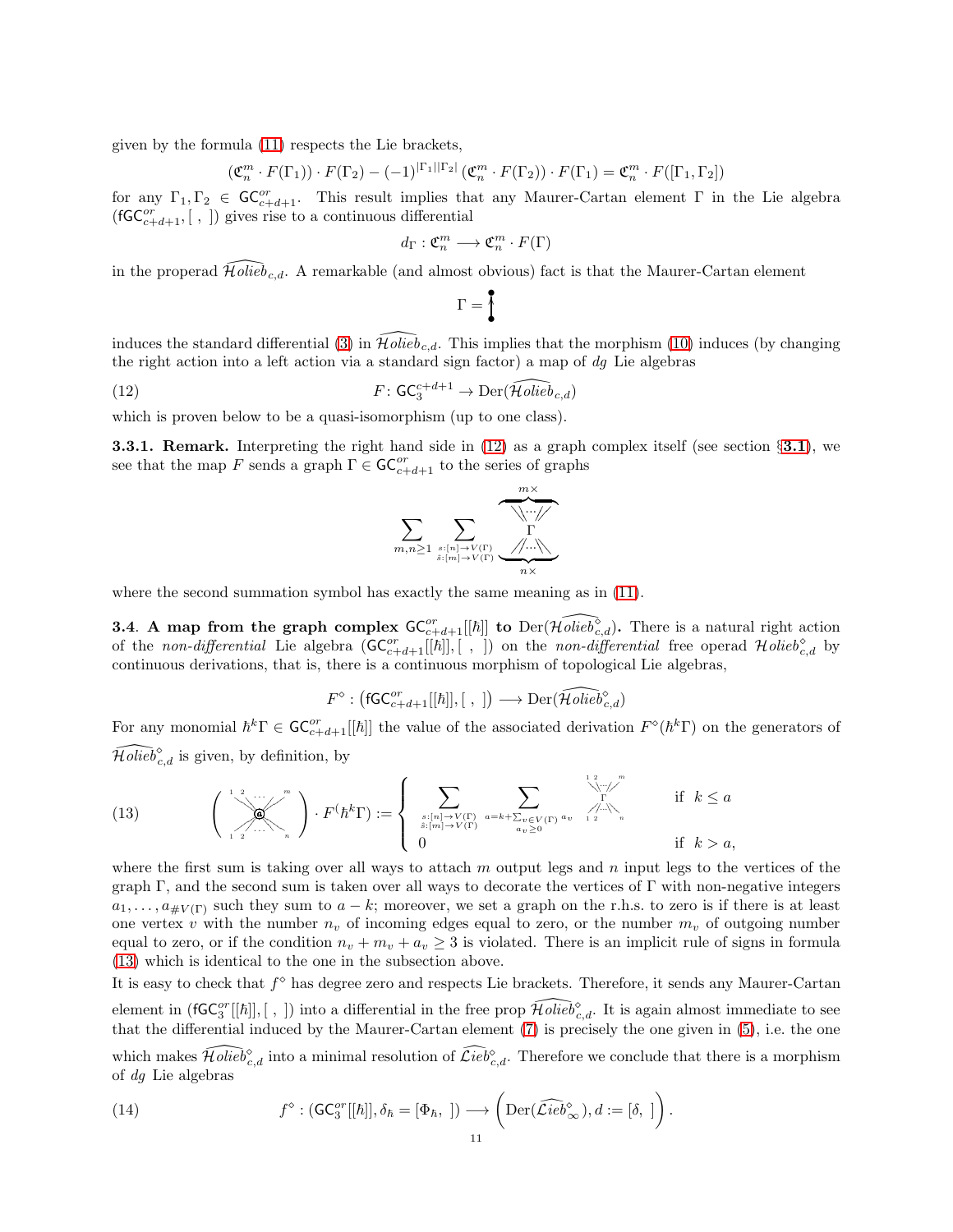We shall prove below that this map is almost a quasi-isomorphism.

**3.4.1. Remark.** Interpreting  $\text{Der}(\widehat{\text{Holieb}}_{c,d}^{\diamond})$  as a graph complex (see section §**[3.1](#page-6-1)**), we can reformulate the map  $F^{\diamond}$  as the one which sends a monomial  $\hbar^k \Gamma \in \mathsf{GC}_{c+d+1}^{or}[[\hbar]]$  to the series of graphs



where the second and third summation symbols have exactly the same meaning as in [\(13\)](#page-10-1). We shall use this fact below.

# 4. Computations of the cohomology of deformation complexes

In this section we compute the cohomology of several of the deformation complexes, show Theorems [1.2.1](#page-1-1) and [1.2.2](#page-1-2), and discuss their concrete applications.

4.1. The proof of Theorem [1.2.1.](#page-1-1) Let us recall the definition of the graph complex  $\widehat{\mathsf{GC}}_d^{\sigma r}$  from [\[W2,](#page-18-4) section 3.3]. The elements of  $\widehat{\mathsf{GC}}_{d}^{or}$  $\frac{d}{d}$  are K-linear series in directed acyclic graphs with outgoing legs such that all vertices are at least bivalent, and such that there are no bivalent vertices with one incoming and one outgoing edge.[2](#page-11-0) We set to zero graphs containing vertices without outgoing edges. Here is an example graph:



The degrees are computed just as for graphs occurring in  $\mathsf{GC}_d^{or}$ , with the external legs considered to be of degree 0. For the description of the differential we refer the reader to [\[W2,](#page-18-4) section 3.3].

There is a map  $\Psi : \mathsf{GC}_d^{or} \to \widehat{\mathsf{GC}}_d^{or}$ d sending a graph  $\Gamma$  to the linear combination

(15) 
$$
\Gamma \mapsto \sum_{j=1}^{\infty} \underbrace{\overbrace{\text{N} \cdots \text{N}}^{j \times}}_{\Gamma}
$$

where the picture on the right means that one should sum over all ways of connecting  $j$  outgoing edges to the graph Γ. Graphs for which there remain vertices with no outgoing edge are identified with 0. The following proposition has been shown in loc. cit.

<span id="page-11-1"></span>**4.1.1. Proposition.** [Proposition 3 of [\[W2\]](#page-18-4)] The map  $\Psi : \mathsf{GC}_d^{or} \to \widehat{\mathsf{GC}}_d^{or}$  $\frac{d}{dt}$  is a quasi-isomorphism up to the class in  $H(\widehat{\textsf{GC}}_{d}^{or})$  represented by the graph cocycle

(16) 
$$
\sum_{j\geq 2} (j-1) \underbrace{\sum_{j\geq 2} (j-1)}.
$$

<span id="page-11-0"></span><sup>&</sup>lt;sup>2</sup>The last condition is again not present on [\[W2\]](#page-18-4), but it does not change the cohomology.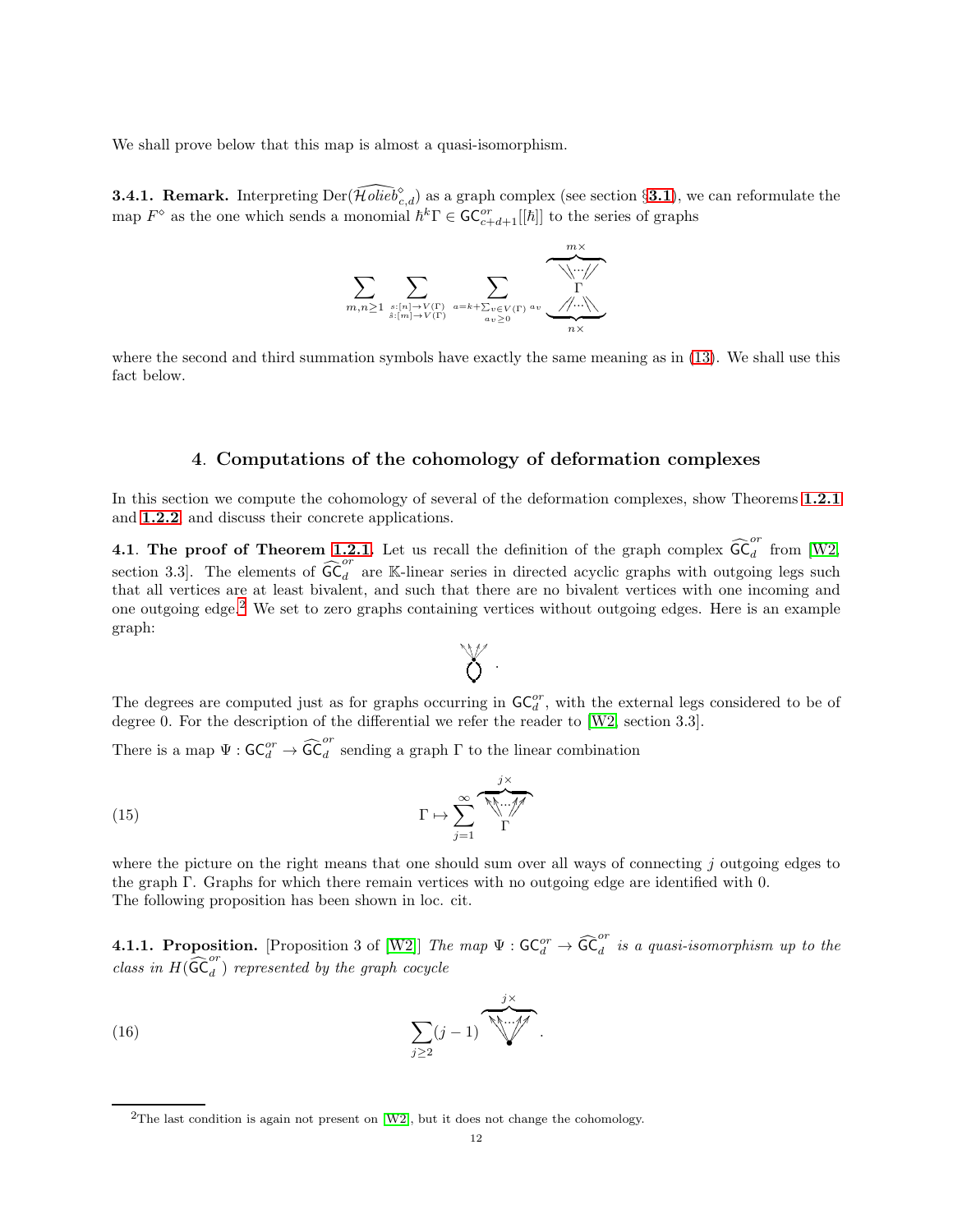There is a map  $G: \widehat{\mathsf{GC}}_{c+d+1}^{or} \to \mathrm{Der}(\widehat{\mathcal{H}\mathit{olieb}}_{c,d})$  sending a graph  $m\times$  $\overline{M...M}$ Γ V✲ ✲ ✲ ✑ ✑ ✑ HH .<br>.  $^{\prime}$  $\overline{\mathcal{C}}_{c+d+1}^{or}$  to the series

(17) 
$$
G(\Gamma) = \sum_{n} \underbrace{\overbrace{\mathcal{M} \cdots \mathcal{M}}^{m \times}}_{n \times m}.
$$

The map  $F: \mathsf{GC}_{c+d+1}^{or} \to \mathrm{Der}(\widehat{\mathcal{H}\text{olieb}}_{c,d})$  from Theorem [1.2.1](#page-1-1) factors through the map G above, i. e., it can be written as the composition

$$
\mathsf{GC}_{c+d+1}^{or} \stackrel{\Psi}{\to} \widehat{\mathsf{GC}}_{c+d+1}^{or} \stackrel{G}{\to} \mathrm{Der}(\widehat{\mathcal{H}\mathit{olieb}}_{c,d}).
$$

<span id="page-12-0"></span>In view of Proposition [4.1.1](#page-11-1), Theorem [1.2.1](#page-1-1) hence follows immediately from the following result.

**4.1.2. Proposition.** The map  $G : \widehat{\mathsf{GC}}_{c+d+1}^{or} \to \mathrm{Der}(\widehat{\mathcal{H}\mathit{olieb}}_{c,d})$  is a quasi-isomorphism.

*Proof.* For a graph in  $Der(\widehat{Holied}_{c,d})$  we will call its skeleton the graph obtained in the following way:

- (1) Remove all input legs and recursively remove all valence 1 vertices created.
- (2) Remove valence 2 vertices with one incoming and one outgoing edge and connect the two edges.

An example of a graph and its skeleton the following



We put a filtration on  $\text{Der}(\tilde{\mathcal{H}}olieb_{c,d})$  by the total number of vertices in the skeleton. Let gr $\text{Der}(\tilde{\mathcal{H}}olieb_{c,d})$  be the associated graded. Note that for elements in the image of some graph  $\Gamma \in \widehat{\mathrm{GC}}_{c+d+1}^{or}$  under G the skeleton is just the graph Γ, and hence there is a map of complexes  $\widehat{\mathsf{GC}}_{c+d+1}^{or} \to \text{grDer}(\widehat{\mathcal{H}\text{olieb}}_{c,d})$ , where we consider the left hand side with zero differential. We claim that the induced map  $\widehat{\mathsf{GC}}_{c+d+1}^{or} \to H(\text{grDer}(\widehat{\mathcal{H}\text{olieb}}_{c,d}))$ is an isomorphism. From this claim the Proposition follows immediately by a standard spectral sequence argument.

The differential on grDer( $\tilde{\mathcal{H}}$ olie $\tilde{b}_{c,d}$ ) does not change the skeleton. Hence the complex grDer( $\tilde{\mathcal{H}}$ olie $\tilde{b}_{c,d}$ ) splits into a direct product of complexes, say  $\tilde{C}_{\gamma}$ , one for each skeleton  $\gamma$ 

$$
\mathrm{grDer}(\widehat{\mathcal{H}\mathit{olieb}}_{c,d}) = \prod_{\gamma} \tilde{C}_{\gamma}.
$$

Furthermore, each skeleton represents an automorphism class of graphs, and we may write

$$
\tilde{C}_{\gamma} = C_{\tilde{\gamma}}^{\rm Aut_{\gamma}}
$$

where  $C_{\tilde{\gamma}}$  is an appropriately defined complex for one representative  $\tilde{\gamma}$  of the isomorphism class  $\gamma$  and Aut<sub>γ</sub> is the automorphism group associated to the skeleton. In other words, the  $\tilde{\gamma}$  now has distinguishable vertices and edges. More concretely, the complex  $C_{\tilde{\gamma}}$  is the complex of K-linear series of graphs obtained from  $\tilde{\gamma}$  by

- (1) Adding some bivalent vertices with one input and one output on edges. We call these vertices "edge vertices".
- (2) Attaching input forests at the vertices, such that all vertices are at least trivalent and have at least one input and one output. We call the forest attached to a vertex the forest of that vertex.

An example is the following:

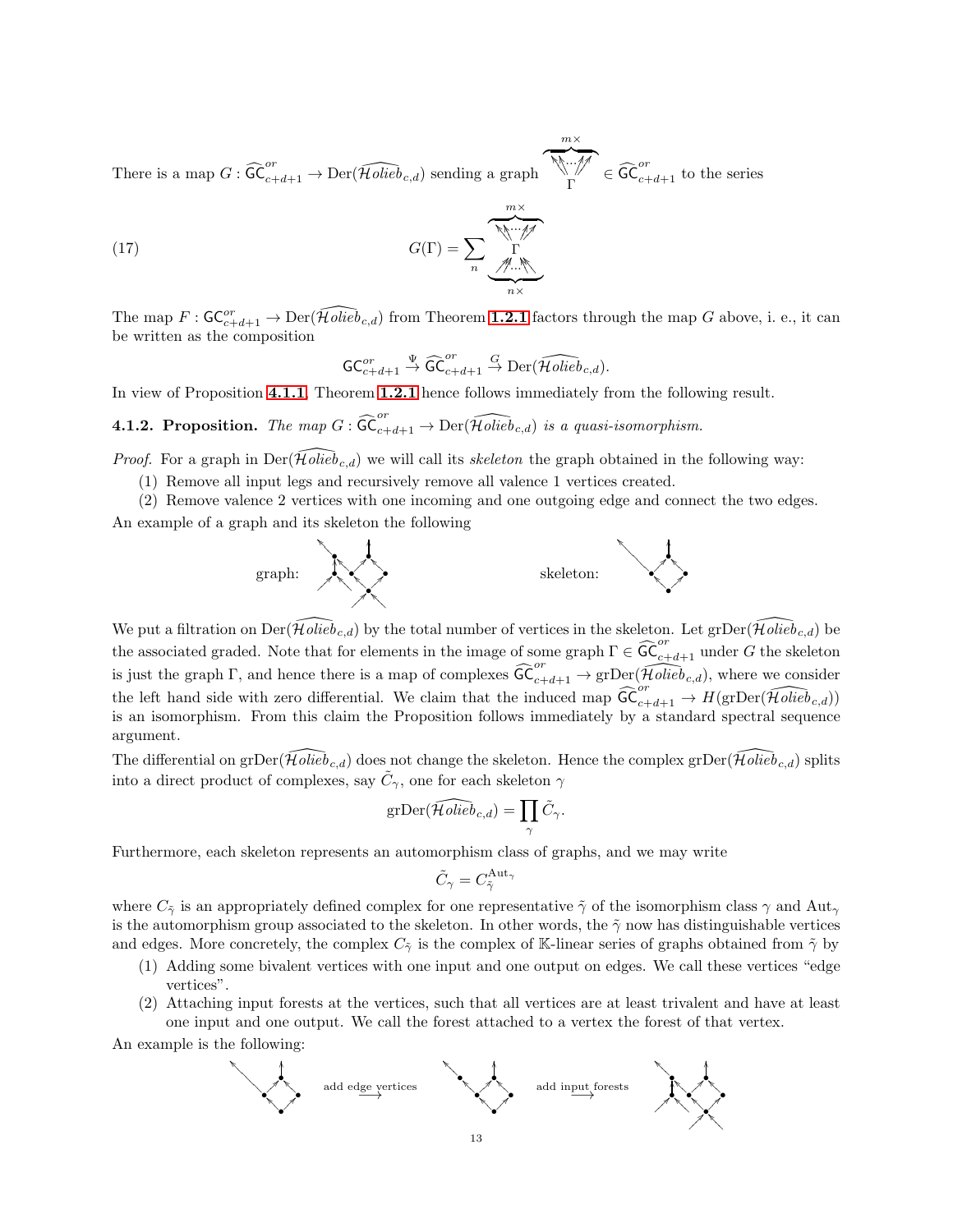We next put another filtration on  $C_{\tilde{\gamma}}$  by the number of edge vertices added in the first step above and consider the associated graded grC<sub>γ</sub>. Note that the differential of grC<sub>γ</sub> acts on each of the forests attached to the vertices separately and hence the complex splits into a (completed) tensor product of complexes, one for each such vertex. Let us call the complex made from the possible forests at the vertex  $v$  the forest complex at that vertex. By the same argument showing that the cohomology of a free  $\mathcal{L}ie_{\infty}$  algebra generated by a single generator is two dimensional, we find that the forest complex at v has either one or two dimensional cohomology. If the vertex  $v$  has no incoming edge then the cohomology of the forest complex is one dimensional, the class being represented by the forests

$$
\sum_{j\geq 1}\underbrace{\qquad \qquad}_{j\times}^{\qquad \qquad \ \ \, \bullet}.
$$

If the vertex  $v$  already has an incoming edge, then there is one additional class obtained by not adding any input forest.

Hence we find that  $H(\text{gr}C_{\tilde{\gamma}})$  is spanned by graphs obtained from  $\tilde{\gamma}$  as follows:

- (1) Add some bivalent vertices with one input and one output on edges.
- (2) For each vertex that is either not at least trivalent or does not have an incoming edge, sum over all ways of attaching incoming legs at that vertex.
- (3) For at least trivalent vertices with an incoming edge, there is a choice of either not adding anything at that vertex, or summing over all ways of attaching incoming legs at that vertex. Let us call the vertices for which the first choice is made bald vertices and the others hairy.

Let us look at the next page in the spectral sequence associated to our filtration on  $C_7$ . The differential creates one edge vertex by either splitting an existing edge vertex or by splitting a skeleton vertex. Again, the complex splits into a product of complexes, one for each edge of  $\tilde{\gamma}$ . For each such edge we have to consider 3 cases separately:

- (1) Both endpoints in  $\tilde{\gamma}$  are hairy.
- (2) Both endpoints in  $\tilde{\gamma}$  are bald.
- (3) One endpoints is hairy and one is bald.

We leave it to the reader to check that:

- (1) In the first case the cohomology is one-dimensional, represented by a single edge without edge vertices.
- (2) In the third case the cohomology vanishes.

Since there is necessarily at least one hairy vertex in the graph, the second assertion implies that if there is a bald vertex as well, the resulting complex is acyclic. Hence all vertices must be hairy. By the first assertion the cohomology is one-dimensional for each skeleton. One easily checks that the representative is exactly the image of the skeleton considered as element in  $\widehat{\mathsf{GC}}_{c+d+1}^{or}$ . Hence the proposition follows.

4.1.3. Remark. There is also an alternative way of computing the cohomology of the deformation complex  $Der(\mathcal{H}\text{olieb}_{c,d})$  (and of its completion). Namely, by Koszulness of  $\mathcal{L}\text{ieb}_{c,d}$  this complex is quasi-isomorphic to  $\text{Def}(\mathcal{H}\text{olieb}_{c,d} \rightarrow \mathcal{L}\text{ieb}_{c,d})$ [1]. It is well known that the prop governing Lie bialgebras  $\mathcal{L}\text{ieb}P$  may be written as

$$
\mathcal{L}iebP(n,m) \cong \bigoplus_{N}\mathcal{L}ieP(n,N) \otimes_{\mathbb{S}_N} \mathcal{L}ieCP(N,m)
$$

using the props governing Lie algebras and Lie coalgebras. Interpreting elements of the above prop as linear combinations directed acyclic graphs, the sub-properad  $\mathcal{L}ieb$  may be obtained as that formed by the connected such graphs. It is hence an easy exercise to check that  $\text{Def}(\mathcal{H}\text{olieb}_{c,d} \to \mathcal{L}\text{ieb}_{c,d})[1]$  is identical to the complex  $\text{Def}(\text{hoe}_{c+d} \to e_{c+d})_{\text{conn}}$ [1] from [\[W1\]](#page-18-3), up to unimportant completion issues. The cohomology of the latter complex has been computed in loc. cit. to be

$$
H(\mathsf{GC}_{c+d}) \oplus \bigoplus_{\substack{j\geq 1 \\ j \equiv 2(c+d)+1 \bmod 4}} \mathbb{K}[c+d-j] \oplus \mathbb{K}.
$$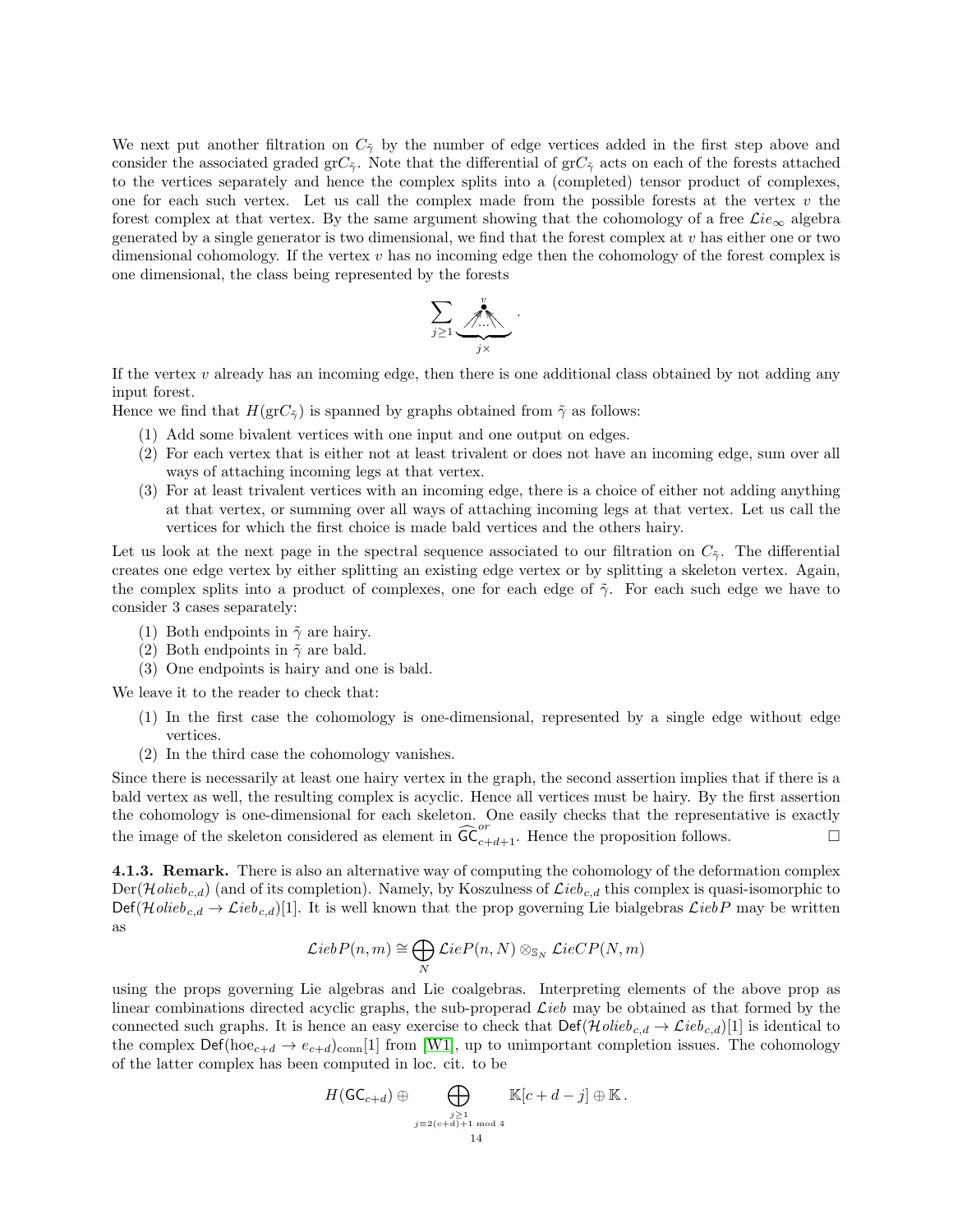Using the main result of [\[W2\]](#page-18-4) this agrees with the cohomology as computed by Theorem [1.2.1](#page-1-1). Conversely, the above proof of Theorem [1.2.1](#page-1-1) together with this remark yields an alternative proof of the main result of [\[W2\]](#page-18-4).

4.2. The proof of Theorem [1.2.2.](#page-1-2) Let us next consider Theorem [1.2.2](#page-1-2), whose proof will be a close analog of that of Theorem [1.2.1](#page-1-1) in the previous subsection. There is a natural differential graded Lie algebra structure on  $\widehat{\mathsf{GC}}_{c+d+1}^{or}$  such that the map  $\Psi$  :  $\mathsf{GC}_{c+d+1}^{or} \to \widehat{\mathsf{GC}}_{c+d+1}^{or}$  from the previous section is a map of Lie algebras. The map  $\Psi$  extends  $\hbar$ -linearly to a map of graded Lie algebras

$$
\Psi_{\hbar}: \mathsf{GC}_{c+d+1}^{or}[[\hbar]]\rightarrow \widehat{\mathsf{GC}}_{c+d+1}^{or}[[\hbar]].
$$

The Maurer-Cartan element  $\Phi_{\hbar} \in \mathsf{GC}_{c+d+1}^{or}[[\hbar]]$  from [\(7\)](#page-6-2) is sent to a Maurer-Cartan element  $\hat{\Phi}_{\hbar} := \Psi_{\hbar}(\Phi_{\hbar}) \in$  $\widehat{\mathsf{GC}}_{c+d+1}^{or}[[\hbar]]$ . We endow  $\widehat{\mathsf{GC}}_{c+d+1}^{or}[[\hbar]]$  with the differential

$$
d_{\hbar}\Gamma=[\hat{\Phi}_{\hbar},].
$$

In particular it follows that we have a map of differential graded Lie algebras

$$
\Psi_{\hbar} : (\mathsf{GC}_{c+d+1}^{or}[[\hbar]], d_{\hbar}) \to (\widehat{\mathsf{GC}}_{c+d+1}^{or}[[\hbar]], d_{\hbar}).
$$

The map  $F_{\hbar}$  from Theorem **[1.2.2](#page-1-2)** factors through  $\widehat{\textsf{GC}}_{c+d+1}^{or}[[\hbar]]$ :

$$
\mathsf{GC}_{c+d+1}^{\mathit{or}}[[\hbar]]\stackrel{\Psi_\hbar}{\longrightarrow}\widehat{\mathsf{GC}}_{c+d+1}^{\mathit{or}}[[\hbar]]\stackrel{G_\hbar}{\longrightarrow}{\rm Der}(\mathcal{L}ieb_{c,d}^{\diamond}).
$$

The second map  $G_{\hbar} : \widehat{\mathsf{GC}}_{c+d+1}^{or}[[\hbar]] \to \mathrm{Der}(\mathcal{H}\mathit{olieb}_{c,d})$  sends  $\hbar^N \Gamma$ , for  $\Gamma \in \widehat{\mathsf{GC}}_{c+d+1}^{or}$  to

$$
\sum_{j\geq 1}\sum_{k=0}^N\hbar^{N-k}\bigcap_{\gamma\ldots\gamma}^{\lceil\Gamma_k\rceil}
$$

where we again sum over all ways of attaching the incoming legs, setting to zero graphs with vertices without incoming edges. Furthermore,  $\Gamma_k$  is the linear combination of graphs obtained by summing over all ways of assigning weights to the vertices of  $\Gamma$  such that the total weight is k. We have the following two results, from which Theorem [1.2.2](#page-1-2) immediately follows.

✻

**4.2.1. Proposition.** The map  $\Psi_{\hbar}$  :  $(\mathsf{GC}_{c+d+1}^{or}[[\hbar]], d_{\hbar}) \to (\widehat{\mathsf{GC}}_{c+d+1}^{or}[[\hbar]], d_{\hbar})$  is a quasi-isomorphism up to the classes  $T\mathbb{K}[[\hbar]] \subset \widehat{\mathsf{GC}}_{c+d+1}^{or}[[\hbar]]$  where

$$
T = \sum_{m,p} (m+2p-2) \underbrace{\underbrace{\underbrace{\underbrace{\underbrace{\cdots \underbrace{\cdots \cdots \cdots}}_{m \times \cdots \times m}}_{p}}_{p}}.
$$

*Proof sketch*. Take filtrations on  $GC^{or}_{c+d+1}[[\hbar]]$  and  $\widehat{GC}^{or}_{c+d+1}[[\hbar]]$  by the power of  $\hbar$ . The differential on the associated graded spaces is the  $\hbar$ -linear extension of the differentials on  $\mathsf{GC}_{c+d+1}^{or}$  and  $\widehat{\mathsf{GC}}_{c+d+1}^{or}$ . Hence by Proposition [4.1.1](#page-11-1) the map  $\Psi_{\hbar}$  is a quasi-isomorphism on the level of the associated graded spaces, up to the classes above. The result follows by a standard spectral sequence argument, noting that the above element T is indeed  $d_h$ -closed.

**4.2.2. Proposition.** The map  $G_{\hbar}$  :  $\widehat{\mathsf{GC}}_{c+d+1}^{or}[[\hbar]] \to \mathrm{Der}(\widehat{\mathcal{H}\mathit{olieb}}_{c,d}^{\diamond})$  is a quasi-isomorphism.

*Proof sketch*. Take filtrations on  $\widehat{\textsf{GC}}_{c+d+1}^{\,or}[[\hbar]]$  and

$$
\mathrm{Der}(\widehat{\mathcal{H}\mathit{olieb}}_{c,d}^{\diamond}) \cong \prod_{m,n \geq 1} \left( \widehat{\mathcal{L}\mathit{ieb}}_{c,d}^{\diamond}(m,n) \otimes \mathit{sgn}_m^{\otimes |c|} \otimes \mathit{sgn}_n^{\otimes |d|} \right)^{\mathbb{S}_m \times \mathbb{S}_n} [[\hbar]][c(1-m) + d(1-n)]
$$

by genus and by powers of  $h$ . Then we claim that the induced map on the associated graded complexes  ${\rm gr}G_{\hbar}:{\rm gr}\widehat{\mathsf{GC}}_{c+d+1}^{or}[[\hbar]]\to {\rm gr}\mathrm{Der}(\widehat{\mathcal{H}\mathit{olieb}}_{c,d}^{\diamond})$  is a quasi-isomorphism, thus showing the proposition by a standard spectral sequence argument.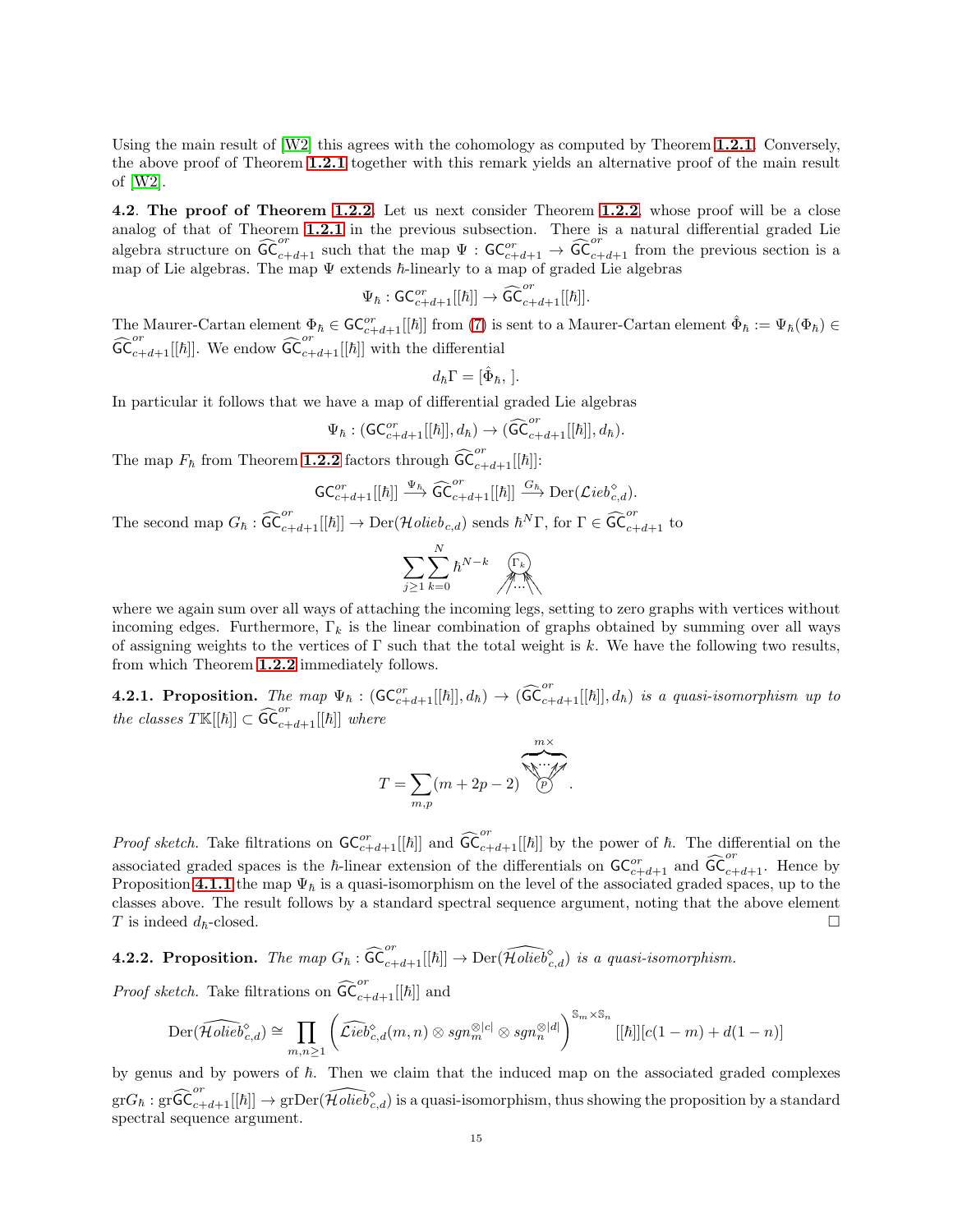To show the claim, we proceed analogously to the proof of Proposition [4.1.2](#page-12-0). Let us go through the proof again and highlight only the differences. The skeleton of a graph is defined as before, except that one also forgets the weights of all vertices. The complex  $\text{grDer}(\widehat{Holieb}^{\diamond}_{c,d})$  splits into a product of subcomplexes that we again call  $\tilde{C}_{\gamma}$ , one for each skeleton  $\gamma$ . Again

$$
\tilde{C}_{\gamma} = C_{\tilde{\gamma}}^{\text{Aut}_{\gamma}}
$$

for some representative  $\tilde{\gamma}$  of the isomorphism class  $\gamma$ . Hence it again suffices to compute the cohomology of  $C_{\tilde{\gamma}}$ . Graphs contributing are again obtained by adding edge vertices and input forests, except that now all vertices are also assigned an arbitrary weight. Again we take a filtration on the number of edge vertices, which leaves us with the task of computing the cohomology of a complex associated to one forest attached to a vertex  $v$ . We find that representatives of cohomology classes are either:

- Vertex  $v$  with any weight and no attached forest. Let us call such a  $v$  again bald.
- Vertex  $v$  with weight 0 and input legs attached in all possible ways, let us call such a  $v$  again hairy.

The differential on the second page of the spectral sequence again adds one edge vertex, which however can have a non-zero weight now, and if it has a non-zero weight it may be bald. We may introduce another filtration by the number of non-hairy edge vertices. The differential on the associated graded creates one hairy edge vertex. The resulting complex is a tensor product of complexes, one for each edge. The complexes associated to each edge again can have three different types: (i) both endpoints in the skeleton are hairy, (ii) both are bald or (iii) one is hairy, one is bald. Again one checks that in case (iii) the complex is acyclic and in case (i) one-dimensional, the cohomology class represented by a single edge. Hence, since at least one vertex must be hairy, all vertices must be. Hence we recover at this stage the image of  $\widetilde{\mathsf{GC}}_{c+d+1}^{\circ r}[[\hbar]]$  and are done.  $\Box$ 

<span id="page-15-0"></span>4.3. Some applications. As remarked in the Introduction, the most interesting cases for applications are "classical" properads

$$
\mathcal{L}ieb:=\mathcal{L}ieb_{1,1},\quad \mathcal{L}ieb^{\diamond}:=\mathcal{L}ieb_{1,1}^{\diamond},\quad \mathcal{L}ieb_{odd}:=\mathcal{L}ieb_{0,1}.
$$

In the even case the Lie and co-Lie generators of these Lie bialgebra properads have homological degree zero, in the odd case the co-Lie generator has degree 1 and the Lie generator the degree zero. In all three cases the associated dg Lie algebras

$$
\text{Der}(\widehat{\mathcal{H}\mathit{olieb}}) \quad , \quad \ \text{Der}(\widehat{\mathcal{H}\mathit{olieb}}^\diamond) \quad , \quad \ \text{Der}(\widehat{\mathcal{H}\mathit{olieb}}_{\mathit{odd}})
$$

are generated by graphs  $\Gamma$  with  $\#V(\Gamma) + \#E(\Gamma) \geq 1$  so that all the three are positively graded dg Lie algebras with respect to this parameter, and it makes sense to talk about the groups

$$
\exp\left( \mathrm{Der}^0(\widehat{\mathcal{H}\mathit{olieb}}) \right) \quad , \quad \exp\left( \mathrm{Der}^0(\widehat{\mathcal{H}\mathit{olieb}}^\circ) \right) \quad , \quad \exp\left( \mathrm{Der}^0(\widehat{\mathcal{H}\mathit{olieb}}_{\mathit{odd}}) \right)
$$

which can be identified with, respectively, degree zero subalgebras  $Der^0(\widehat{Holieb})$ ,  $Der^0(\widehat{Holieb}^{\diamond})$ ,  $\text{Der}^0(\widehat{Holieb}_{odd})$  equipped with the standard Baker-Campbell-Hausdorff multiplication. The subsets of cocycles

$$
Z^0(\widehat{\mathcal{H}\mathit{olieb}})\subset \mathrm{Der}^0(\widehat{\mathcal{H}\mathit{olieb}}),\ \ Z^0(\widehat{\mathcal{H}\mathit{olieb}}{}^\diamond)\subset \mathrm{Der}^0(\widehat{\mathcal{H}\mathit{olieb}}{}^\diamond),\ \ Z^0(\widehat{\mathcal{H}\mathit{olieb}})\subset \mathrm{Der}^0(\widehat{\mathcal{H}\mathit{olieb}}_{\mathit{odd}})
$$

are precisely the automorphism groups of the completed properads,

$$
\mathrm{Aut}(\widehat{\mathcal{H}\mathit{olieb}}) \quad,\quad \mathrm{Aut}(\widehat{\mathcal{H}\mathit{olieb}}{}^\diamond)\quad,\quad \mathrm{Aut}(\widehat{\mathcal{H}\mathit{olieb}}_{\mathit{odd}}),
$$

with the zero elements corresponding to the identity automorphisms. We say that two automorphisms  $f, g \in Aut(...)$  from the list above are homotopy equivalent,  $f \sim g$ , if they differ by a coboundary,  $f - g = dh$ as elements in the corresponding dg Lie algebra  $Der(...)$ , i.e. if f and g define the same cohomology classes in  $H^0(\text{Der}(\ldots))$ . The subset of automorphisms homotopy equivalent to the identity automorphism (i.e. to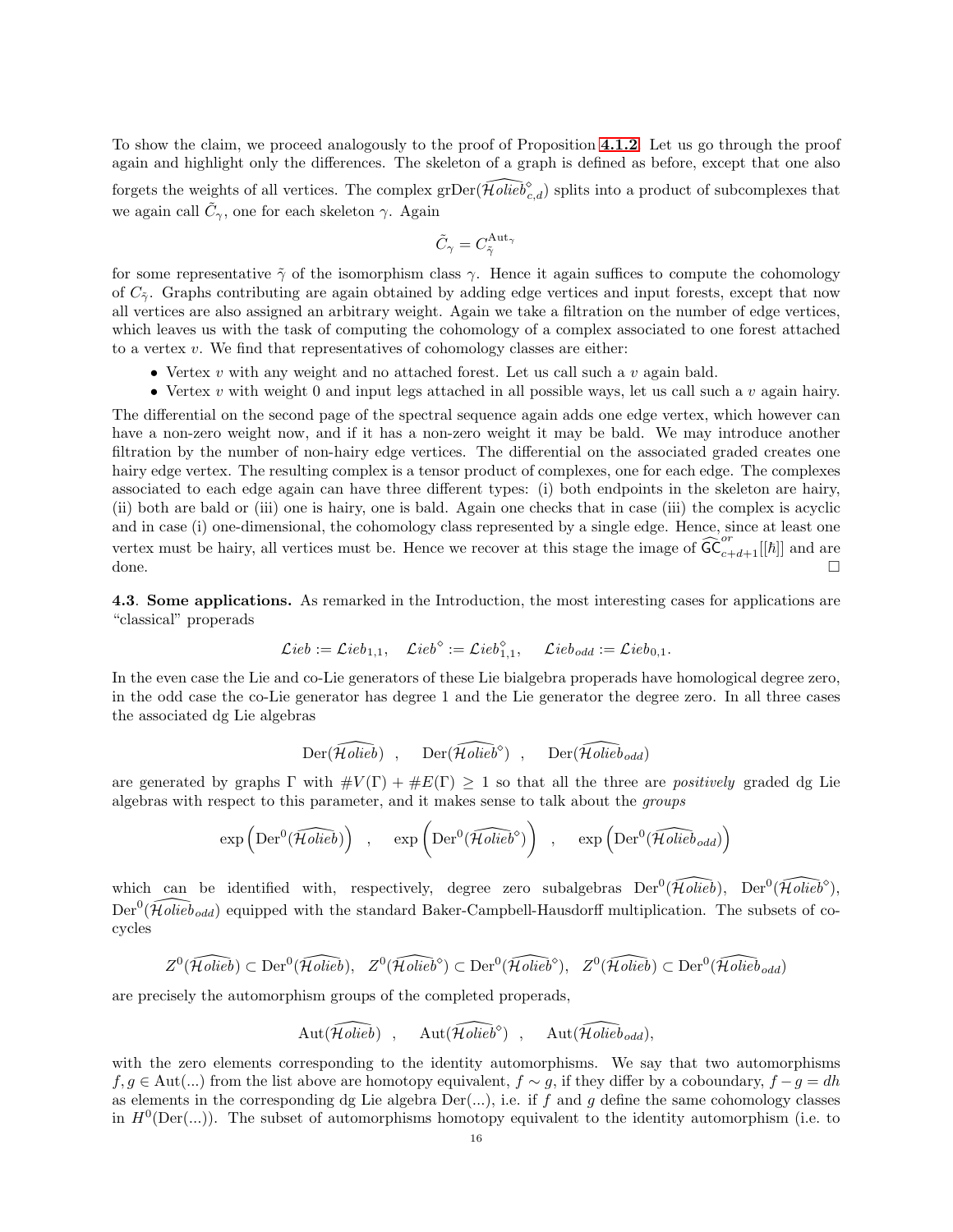zero in  $Der(...)$  is a normal subgroup in Aut $(...)$ , and the quotient by this normal subgroup is called the group of homotopy non-trivial automorphisms and is denoted, respectively, by

<span id="page-16-1"></span>(18) 
$$
\mathbf{Aut}(\widehat{\mathcal{H}\text{olieb}})
$$
,  $\mathbf{Aut}(\widehat{\mathcal{H}\text{olieb}}^{\circ})$ ,  $\mathbf{Aut}(\widehat{\mathcal{H}\text{olieb}}_{\text{odd}})$ .

Then we have the following three corollaries to the Main Theorems.

4.3.1. Proposition. (i) The group  $Aut(\tilde{\mathcal{H}}\text{olie}\tilde{b})$  is equal to the Grothendieck-Teichmüller group GRT =  $GRT_1 \ltimes \mathbb{K}^*$  with the subgroup  $\mathbb{K}^*$  acting on Holieb by the following rescaling transformations of the generators,

(19) 
$$
\qquad \qquad \downarrow \qquad \qquad \downarrow \qquad \qquad \downarrow \qquad \qquad \downarrow \qquad \qquad \downarrow \qquad \qquad \downarrow \qquad \downarrow \qquad \downarrow \qquad \downarrow \qquad \qquad \downarrow \qquad \downarrow \qquad \qquad \downarrow \qquad \qquad \downarrow \qquad \qquad \downarrow \qquad \qquad \downarrow \qquad \qquad \downarrow \qquad \qquad \downarrow \qquad \downarrow \qquad \qquad \downarrow \qquad \downarrow \qquad \qquad \downarrow \qquad \downarrow \qquad \qquad \downarrow \qquad \downarrow \qquad \downarrow \qquad \qquad \downarrow \qquad \downarrow \qquad \downarrow \qquad \qquad \downarrow \qquad \downarrow \qquad \downarrow \qquad \downarrow \qquad \downarrow \qquad \downarrow \qquad \downarrow \qquad \downarrow \qquad \downarrow \qquad \downarrow \qquad \downarrow \qquad \downarrow \qquad \downarrow \qquad \downarrow \qquad \downarrow \qquad \downarrow \qquad \downarrow \qquad \downarrow \qquad \downarrow \qquad \downarrow \qquad \downarrow \qquad \downarrow \qquad \downarrow \qquad \downarrow \qquad \downarrow \qquad \downarrow \qquad \downarrow \qquad \downarrow \qquad \downarrow \qquad \downarrow \qquad \downarrow \qquad \downarrow \qquad \downarrow \qquad \downarrow \qquad \downarrow \qquad \downarrow \qquad \downarrow \qquad \downarrow \qquad \downarrow \qquad \downarrow \qquad \downarrow \qquad \downarrow \qquad \downarrow \qquad \downarrow \qquad \downarrow \qquad \downarrow \qquad \downarrow \qquad \downarrow \qquad \downarrow \qquad \downarrow \qquad \downarrow \qquad \downarrow \qquad \downarrow \qquad \downarrow \qquad \downarrow \qquad \downarrow \qquad \downarrow \qquad \downarrow \qquad \downarrow \qquad \downarrow \qquad \downarrow \qquad \downarrow \qquad \downarrow \qquad \downarrow \qquad \downarrow \qquad \downarrow \qquad \downarrow \qquad \downarrow \qquad \downarrow \qquad \downarrow \qquad \downarrow \qquad \downarrow \qquad \downarrow \qquad \downarrow \qquad \downarrow \qquad \downarrow \qquad \downarrow \qquad \downarrow \qquad \downarrow \qquad \downarrow \qquad \downarrow \qquad \downarrow \qquad \downarrow \qquad \downarrow \qquad \downarrow \qquad \downarrow \qquad \downarrow \qquad \downarrow \qquad \downarrow
$$

(ii) The group  $\text{Aut}(\widehat{\text{Holieb}})$  is equal to  $GRT = GRT_1 \ltimes \mathbb{K}^*$  with the subgroup  $\mathbb{K}^*$  acting on  $\widehat{\text{Holieb}}$  by rescaling transformations,

<span id="page-16-0"></span>

(iii) The group  $\text{Aut}(\tilde{\mathcal{H}}\text{olieb}_{odd})$  is equal to  $\mathbb{K}^*$  which acts  $\tilde{\mathcal{H}}\text{olieb}_{odd}$  by rescaling transformations of the generators as in [\(19\)](#page-16-0).

Proof. All three groups in [\(18\)](#page-16-1) can be identified as sets with, respectively, the zero-th cohomology groups

$$
H^0(\text{Der}(\widehat{\mathcal{H}\text{olieb}})) \quad , \quad H^0(\text{Der}(\widehat{\mathcal{H}\text{olieb}}^{\circ})) \quad , \quad H^0(\text{Der}(\widehat{\mathcal{H}\text{olieb}}_{\text{odd}}))
$$

which in turn, by the Main Theorems, can be identified with the zero-th cohomology groups

$$
H^0(\mathsf{GC}_3^{or},\delta) \oplus \mathbb{K} \ , \quad H^0(\mathsf{GC}_3^{or}[[\hbar]],\delta_{\hbar}) \oplus \mathbb{K} \ , \quad H^0(\mathsf{GC}_2^{or},\delta) \oplus \mathbb{K},
$$

which in turn, according to [\[W1\]](#page-18-3), [\[CMW\]](#page-17-6) and, respectively, [\[W2\]](#page-18-4), are equal as Lie algebras to

$$
\mathfrak{grt}_1\oplus\mathbb{K},\qquad \mathfrak{grt}_1\oplus\mathbb{K},\quad\text{and respectively}\quad\mathbb{K}.
$$

This proves all the claims.

This Proposition implies a highly non-trivial action of the Grothendieck-teichmüller group  $GRT_1$  on the completed properads  $\widehat{Holieb}$  and  $\widehat{Holieb}$ <sup>°</sup> and hence on their representations. However one must be careful when talking about representations of the *completed* free properads. We introduce a topology on properads  $\widehat{Holieb}/\widehat{Holieb}_{odd}$  (respectively on  $\widehat{Holieb}^{\diamond}$ ) as the one induced by the genus filtration (respectively, by the filtration defined by the parameter "genus + total a-weight", cf.  $[CMW]$ ). If W is a topological vector space, then by a representation of  $\widehat{Holieb}/\widehat{Holieb}_{odd}$  (respectively,  $\widehat{Holieb}^{\circ}$ ) in W we mean a *continuous* map of topological properads

$$
\rho: \widehat{\mathcal{H}\text{olieb}}/\widehat{\mathcal{H}\text{olieb}}_{\text{odd}} \longrightarrow \mathcal{E}\text{nd}_W, \qquad \rho^\diamond: \widehat{\mathcal{H}\text{olieb}}^\diamond \longrightarrow \mathcal{E}\text{nd}_W.
$$

Let us describe a sufficiently large class of such representations. Consider an arbitrary dg space V, and let  $\hbar$ be formal parameter of degree zero. The vector space  $W := V[[\hbar]]$  can be equipped with the standard  $\hbar$ -adic topology. Then maps  $\rho$  and  $\rho^{\diamond}$  satisfying on the generators the condition

$$
\rho\left(\sum_{i=1}^{\lfloor\frac{2}{2} \ldots \frac{m-1}{n}\rfloor m}\right) \in \hbar^{m+n-2} \text{Hom}(V^{\otimes n}, V^{\otimes m}))[[\hbar]], \qquad \rho^{\diamond}\left(\sum_{i=1}^{\lfloor\frac{2}{2} \ldots \frac{m}{n}\rfloor m}\right) \in \hbar^{m+n+a-2} \text{Hom}(V^{\otimes n}, V^{\otimes m}))[[\hbar]]
$$

define a *continuous* representation of the properads  $\widehat{Holeb}/\widehat{Holeb}_{odd}$  and, respectively,  $\widehat{Holeb}^{\circ}$  in the topological space  $V[[\hbar]]$ .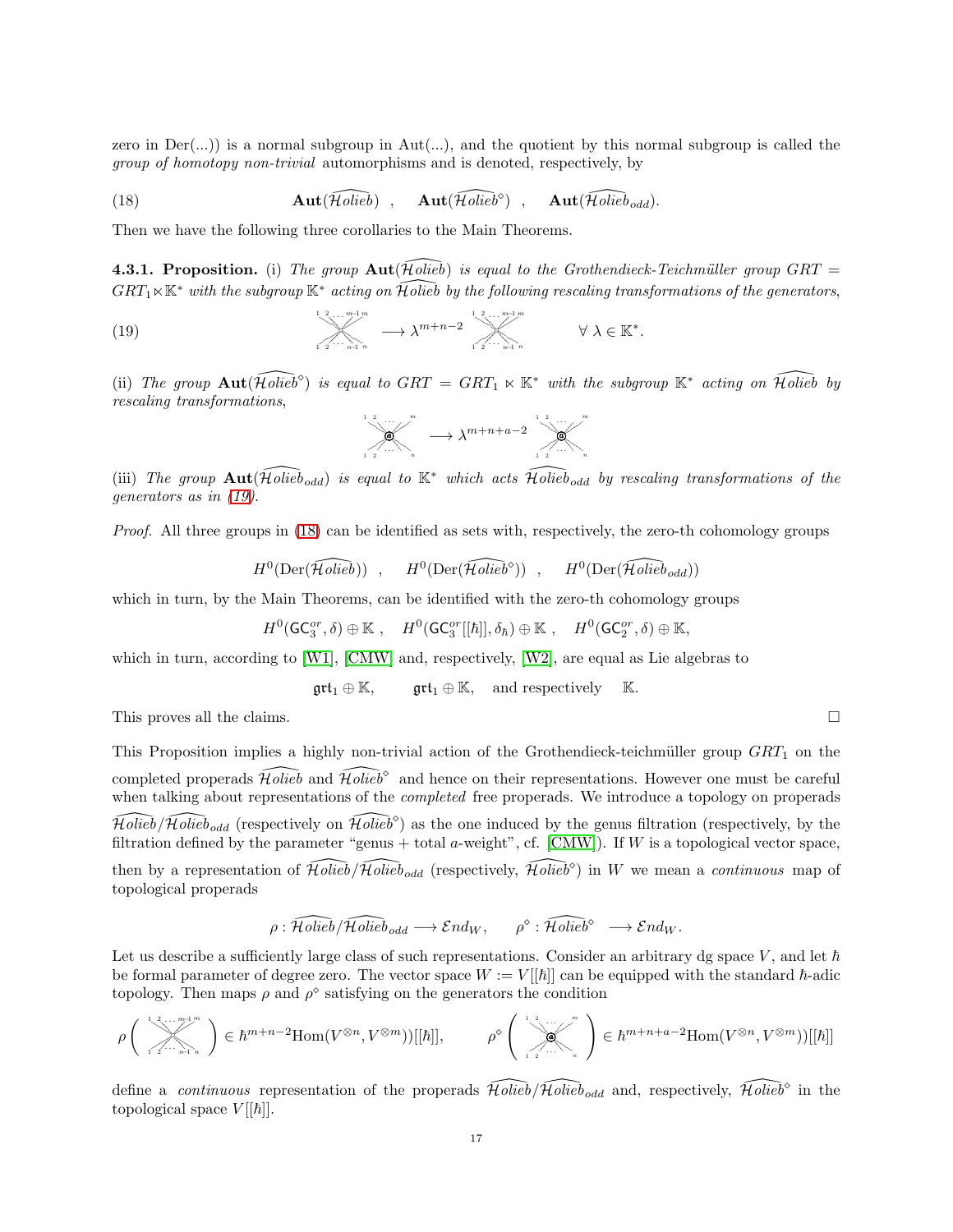**4.3.2.** On the unique non-trivial deformation of  $\widehat{H}\text{olieb}_{odd}$ . It was proven in [\[W2\]](#page-18-4) that the cohomology group  $H^1(\mathsf{GC}_2^{or})$  is one-dimensional and is spanned by the following graph



Moreover  $H^2(\mathsf{GC}_2^{or}) = \mathbb{K}$  and is spanned by a graph with four vertices. This means that one can construct by induction a new Maurer-Cartan element in the Lie algebra  $GC_2^{or}$  (the integer subscript in the summand  $\Upsilon_n$  stands for the number of vertices of graphs)

$$
\Upsilon_{KS} = \bullet \rightarrow \bullet + \Upsilon_4 + \Upsilon_6 + \Upsilon_8 + \dots
$$

as all obstructions have more than 7 vertices and hence do not hit the unique cohomology class in  $H^2(\mathsf{GC}_2^{or})$ . Up to gauge equivalence, this new Maurer-Cartan element  $\Upsilon$  is the *only* non-trivial deformation of the standard Maurer-Cartan element  $\rightarrow \rightarrow$ . We call this element *Kontsevich-Shoikhet* one as it was first found by Boris Shoikhet in [\[Sh\]](#page-18-8) with a reference to an important contribution by Maxim Kontsevich via an informal communication.

By Main theorem [1.2.1](#page-1-1), the Maurer-Cartan element  $\Upsilon_{KS}$  equips the completed non-differential properad  $\widehat{Holied}$  with a new differential denoted by  $\delta_{KS}$ . If continuous representations of  $\widehat{Holied}$  equipped with the standard differential  $\delta$  (originating from  $\rightarrow \rightarrow \bullet$ ) in a topological vector space  $V[[\hbar]]$  can be identified with ordinary formal Poisson structures  $\pi \in \mathcal{T}_{poly}(V)[[\hbar]]$ , the continuous representations of  $\widehat{\mathcal{H}}\text{olieb}_{odd}$  equipped with the new differential  $\delta_{KS}$  give us a notion of quantizable Poisson structure  $\pi^{quant} \in \mathcal{T}_{poly}(V)[[\hbar]]$  (this notion can be globalized from a vector space V to an arbitrary manifold  $M$ ). It was proven in [\[MW3\]](#page-18-5) that for finite-dimensional vector spaces V (or manifolds  $M$ ), there is a one-to-one correspondence between ordinary Poisson structures and quantizable ones, but this correspondence

{Ordinary Poisson structures  $\pi$  on  $M$ }<sup>{1:1}</sup>} {Quantizable Poisson structures  $\pi^{quant}$  on  $M$ }

is highly non-trivial and depends on a choice of Drinfeld associator. Moreover, quantizable Poisson structures can be deformation quantized in a trivial (and essentially unique) perturbative way [\[MW3\]](#page-18-5) so that all the subtleties of the deformation quantization are hidden in the above correspondence.

#### **REFERENCES**

- <span id="page-17-6"></span>[CMW] R. Campos, S. Merkulov and T. Willwacher The Frobenius properad is Koszul, [arXiv:1402.4048.](http://arxiv.org/abs/1402.4048) To appear in Duke Math. J.
- <span id="page-17-2"></span>[C] M. Chas, *Combinatorial Lie bialgebras of curves on surfaces*, Topology 43 (2004), no. 3, 543–568.
- <span id="page-17-3"></span>[CFL] K. Cieliebak, K. Fukaya and J. Latschev, Homological algebra related to surfaces with boundary, [arXiv:1508.02741](http://arxiv.org/abs/1508.02741) (2015)
- [CS] M. Chas and D. Sullivan, Closed string operators in topology leading to Lie bialgebras and higher string algebra, in: The legacy of Niels Henrik Abel, pp. 771–784, Springer, Berlin, 2004.
- <span id="page-17-0"></span>[D1] V. Drinfeld, Hamiltonian structures on Lie groups, Lie bialgebras and the geometric meaning of the classical Yang-Baxter equations, Soviet Math. Dokl. 27 (1983) 68–71.
- <span id="page-17-10"></span>[D2] V. Drinfeld, On quasitriangular quasi-Hopf algebras and a group closely connected with  $Gal(\bar{Q}/Q)$ , Leningrad Math. J. 2, No. 4 (1991), 829–860.
- <span id="page-17-1"></span>[ES] P. Etingof and O. Schiffmann, Lectures on Quantum Groups, International Press, 2002.
- <span id="page-17-13"></span>[F] H. Furusho, Four Groups Related to Associators, preprint [arXiv:1108.3389](http://arxiv.org/abs/1108.3389) (2011).
- <span id="page-17-12"></span>[KM] M. Kapranov and Yu.I. Manin, *Modules and Morita theorem for operads*. Amer. J. Math. 123 (2001), no. 5, 811-838.
- <span id="page-17-11"></span>[KMW] A. Khoroshkin, S. Merkulov and T. Willwacher, On quantizable odd Lie bialgebras, preprint [arXiv:1512.04710](http://arxiv.org/abs/1512.04710) (2015).
- <span id="page-17-14"></span>[Ko1] M. Kontsevich, Formal (non)commutative symplectic geometry. In Proceedings of the I. M. Gelfand seminar 1990-1992, pages 173-188. Birkhauser, 1993.
- <span id="page-17-9"></span>[Ko2] M. Kontsevich, Formality Conjecture, In: D. Sternheimer et al. (eds.), Deformation Theory and Symplectic Geometry, Kluwer 1997, 139-156.
- <span id="page-17-7"></span>[Ko3] M. Kontsevich, a letter to Martin Markl, November 2002.
- <span id="page-17-8"></span>[MaVo] M. Markl and A.A. Voronov, PROPped up graph cohomology, in: Algebra, arithmetic, and geometry: in honor of Yu. I. Manin. Vol. II, Progr. Math., 270, Birkhäuser Boston, Inc., Boston, MA (2009) pp. 249–281.
- <span id="page-17-4"></span>[M1] S.A. Merkulov, Prop profile of Poisson geometry, Commun. Math. Phys. 262 (2006), 117-135.
- <span id="page-17-5"></span>[M2] S.A. Merkulov, Graph complexes with loops and wheels, in: "Algebra, Arithmetic and Geometry - Manin Festschrift" (eds. Yu. Tschinkel and Yu. Zarhin), Progress in Mathematics, Birkha¨user (2010), pp. 311-354.